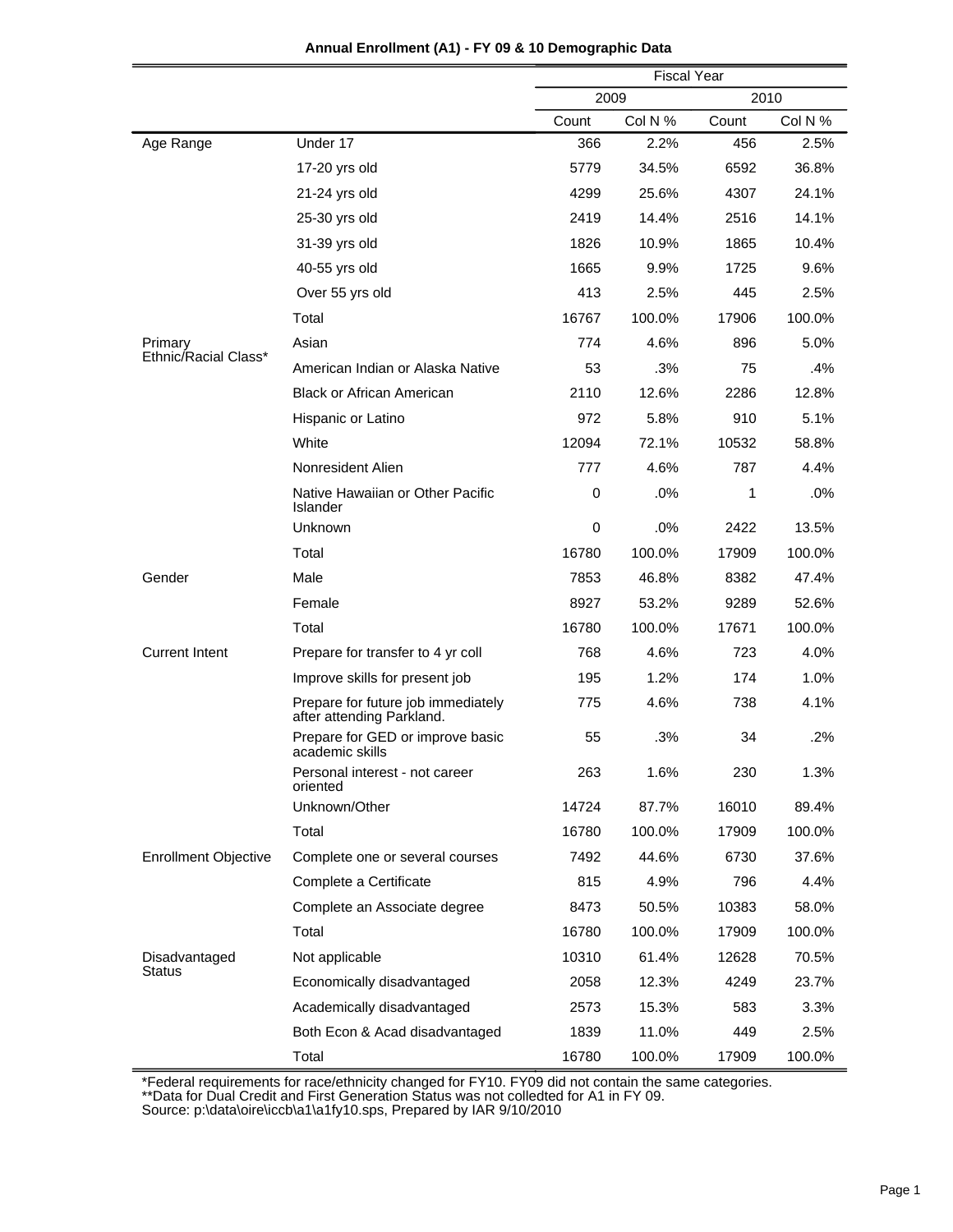|                                                   |                                                                          | <b>Fiscal Year</b> |         |       |         |  |  |
|---------------------------------------------------|--------------------------------------------------------------------------|--------------------|---------|-------|---------|--|--|
|                                                   |                                                                          | 2009               |         |       | 2010    |  |  |
|                                                   |                                                                          | Count              | Col N % | Count | Col N % |  |  |
| Ltd-Eng Proficiency                               | Not applicable                                                           | 15970              | 95.2%   | 17341 | 96.8%   |  |  |
|                                                   | Limited-English-Proficient                                               | 810                | 4.8%    | 568   | 3.2%    |  |  |
|                                                   | Total                                                                    | 16780              | 100.0%  | 17909 | 100.0%  |  |  |
| <b>Disability Status</b>                          | Not applicable                                                           | 16221              | 96.7%   | 17288 | 96.5%   |  |  |
|                                                   | <b>Disability Student</b>                                                | 559                | 3.3%    | 621   | 3.5%    |  |  |
|                                                   | Total                                                                    | 16780              | 100.0%  | 17909 | 100.0%  |  |  |
| <b>Signed Declaration</b>                         | No                                                                       | 13866              | 82.6%   | 16012 | 89.4%   |  |  |
| of Intent                                         | Yes                                                                      | 2914               | 17.4%   | 1897  | 10.6%   |  |  |
|                                                   | Total                                                                    | 16780              | 100.0%  | 17909 | 100.0%  |  |  |
| <b>Highest Deg Prev</b>                           | <b>Associates Degree</b>                                                 | 325                | 1.9%    | 327   | 1.8%    |  |  |
| Earned                                            | <b>Bachelor Degree</b>                                                   | 616                | 3.7%    | 583   | 3.3%    |  |  |
|                                                   | Certificate                                                              | 136                | .8%     | 132   | $.7\%$  |  |  |
|                                                   | <b>Doctoral Degree</b>                                                   | 36                 | .2%     | 37    | .2%     |  |  |
|                                                   | <b>GED</b>                                                               | 386                | 2.3%    | 424   | 2.4%    |  |  |
|                                                   | High Schl Diploma                                                        | 9143               | 54.5%   | 7615  | 42.5%   |  |  |
|                                                   | <b>Masters Degree</b>                                                    | 183                | 1.1%    | 163   | .9%     |  |  |
|                                                   | None                                                                     | 275                | 1.6%    | 553   | 3.1%    |  |  |
|                                                   | Other                                                                    | 287                | 1.7%    | 266   | 1.5%    |  |  |
|                                                   | 1st Professional Degree                                                  | 10                 | .1%     | 14    | .1%     |  |  |
|                                                   | Some college                                                             | 1446               | 8.6%    | 1594  | 8.9%    |  |  |
|                                                   | Unknown                                                                  | 3937               | 23.5%   | 6201  | 34.6%   |  |  |
|                                                   | Total                                                                    | 16780              | 100.0%  | 17909 | 100.0%  |  |  |
| Veteran Status                                    | Not a Veteran                                                            | 16455              | 98.1%   | 17587 | 98.2%   |  |  |
|                                                   | Veteran                                                                  | 325                | 1.9%    | 322   | 1.8%    |  |  |
|                                                   | Total                                                                    | 16780              | 100.0%  | 17909 | 100.0%  |  |  |
| <b>Student Entry</b>                              | Freshman                                                                 | 9338               | 55.6%   | 9334  | 52.1%   |  |  |
| Level**                                           | Sophomore                                                                | 4831               | 28.8%   | 6172  | 34.5%   |  |  |
|                                                   | <b>Dual ENROLLMENT</b>                                                   | 21                 | $.1\%$  | 64    | .4%     |  |  |
|                                                   | Unclassified/Other                                                       | 2590               | 15.4%   | 1714  | 9.6%    |  |  |
|                                                   | Dual CREDIT                                                              | 0                  | .0%     | 625   | 3.5%    |  |  |
|                                                   | Total                                                                    | 16780              | 100.0%  | 17909 | 100.0%  |  |  |
| <b>First Generation</b><br><b>College Student</b> | Student in the first generation of their<br>family to attend college     | 0                  | .0%     | 12890 | 72.0%   |  |  |
|                                                   | Student not in the first generation of<br>their family to attend college | 0                  | .0%     | 5019  | 28.0%   |  |  |

**Annual Enrollment (A1) - FY 09 & 10 Demographic Data**

\*Federal requirements for race/ethnicity changed for FY10. FY09 did not contain the same categories.

\*\*Data for Dual Credit and First Generation Status was not colledted for A1 in FY 09.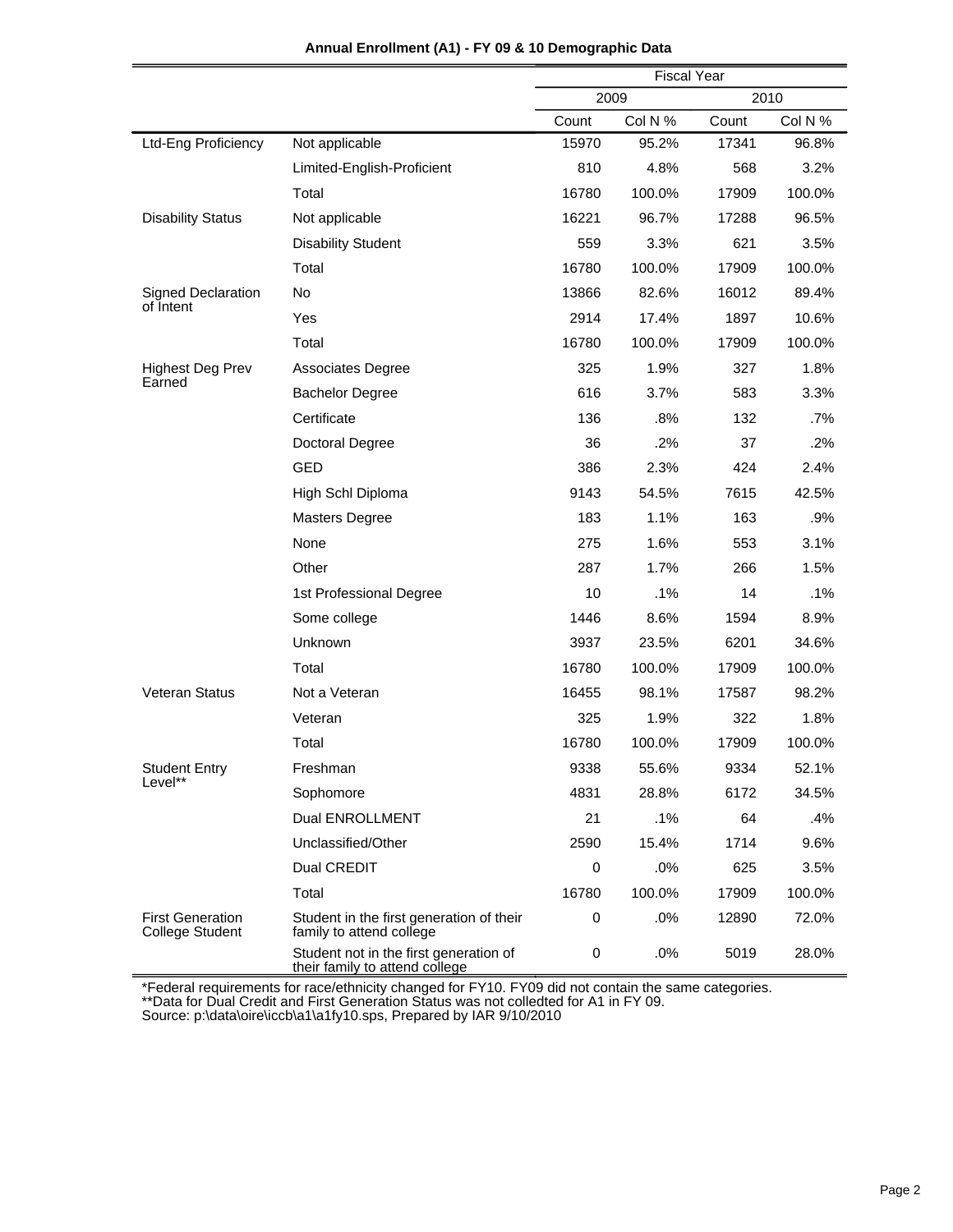|           |                                          |                  | <b>Fiscal Year</b> |                           |         |  |
|-----------|------------------------------------------|------------------|--------------------|---------------------------|---------|--|
|           |                                          |                  | 2010<br>2009       |                           |         |  |
|           |                                          | Count            | Col N %            | Count                     | Col N % |  |
| Residency | In-district                              | 11635            | 69.3%              | 12176                     | 68.0%   |  |
|           | Out-of-district                          | 4174             | 24.9%              | 4473                      | 25.0%   |  |
|           | <b>State Correctional</b><br>Institution | 3                | .0%                | 0                         | .0%     |  |
|           | Out-of-state                             | 242              | 1.4%               | 370                       | 2.1%    |  |
|           | <b>Foreign Country</b>                   | 726              | 4.3%               | 890                       | 5.0%    |  |
|           | Total                                    | 16780            | 100.0%             | 17909                     | 100.0%  |  |
| County    | Adams                                    | 15               | .1%                | 15                        | .1%     |  |
|           | Alexander                                | 3                | .0%                | 2                         | .0%     |  |
|           | <b>Bond</b>                              | 6                | .0%                | 5                         | .0%     |  |
|           | Boone                                    | 13               | .1%                | 12                        | .1%     |  |
|           | <b>Brown</b>                             | $\overline{2}$   | .0%                | 2                         | .0%     |  |
|           | <b>Bureau</b>                            | 22               | .1%                | 13                        | .1%     |  |
|           | Calhoun                                  | 1                | .0%                | $\mathbf{1}$              | .0%     |  |
|           | Carroll                                  | $\overline{c}$   | .0%                | 4                         | .0%     |  |
|           | Cass                                     | 8                | .0%                | 10                        | .1%     |  |
|           | Champaign                                | 9469             | 56.4%              | 9739                      | 54.4%   |  |
|           | Christian                                | 22               | .1%                | 26                        | .1%     |  |
|           | Clark                                    | 13               | .1%                | 19                        | .1%     |  |
|           | Clay                                     | $\overline{2}$   | .0%                | 4                         | .0%     |  |
|           | Clinton                                  | 8                | .0%                | 9                         | .1%     |  |
|           | Coles                                    | 58               | .3%                | 60                        | .3%     |  |
|           | Cook                                     | 1476             | 8.8%               | 1669                      | 9.3%    |  |
|           | Crawford                                 | 12               | .1%                | 15                        | .1%     |  |
|           | Cumberland                               | 15               | .1%                | 13                        | .1%     |  |
|           | De Kalb                                  | 18               | .1%                | 16                        | .1%     |  |
|           | De Witt                                  | 126              | .8%                | 149                       | .8%     |  |
|           | Douglas                                  | 526              | 3.1%               | 562                       | 3.1%    |  |
|           | Du Page                                  | 182              | 1.1%               | 224                       | 1.3%    |  |
|           | Edgar                                    | 41               | .2%                | 54                        | .3%     |  |
|           | Edwards                                  | $\boldsymbol{9}$ | .1%                | 6                         | .0%     |  |
|           | Effingham                                | 52               | .3%                | 68                        | .4%     |  |
|           | Fayette                                  | 5                | .0%                | $\sqrt{3}$                | .0%     |  |
|           | Ford                                     | 481              | 2.9%               | 492                       | 2.7%    |  |
|           | Franklin                                 | $\overline{c}$   | .0%                | $\ensuremath{\mathsf{3}}$ | .0%     |  |
|           | Fulton                                   | 14               | .1%                | 12                        | .1%     |  |
|           | Gallatin                                 | $\mathbf{1}$     | .0%                | $\mathbf{1}$              | .0%     |  |
|           | Greene                                   | 3                | .0%                | 4                         | .0%     |  |
|           | Grundy                                   | 11               | .1%                | 19                        | .1%     |  |
|           | Hancock                                  | 5                | $.0\%$             | $\overline{2}$            | .0%     |  |
|           | Hardin                                   | 0                | $.0\%$             | $\mathbf{1}$              | .0%     |  |

**Annual Enrollment (A1) - FY 09 & 10 Residency Information**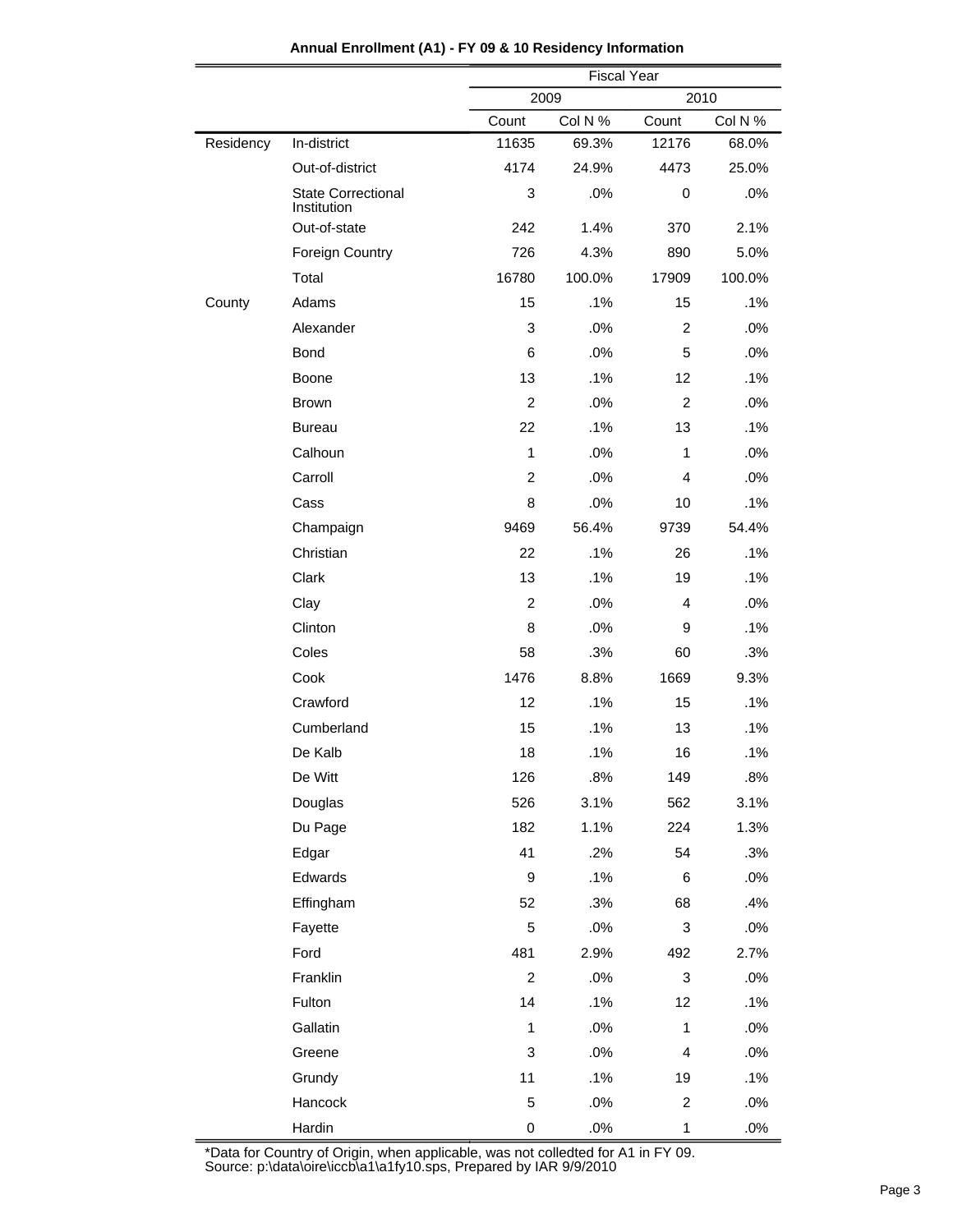|        |            | <b>Fiscal Year</b> |         |                         |         |  |
|--------|------------|--------------------|---------|-------------------------|---------|--|
|        |            | 2009<br>2010       |         |                         |         |  |
|        |            | Count              | Col N % | Count                   | Col N % |  |
| County | Henderson  | 1                  | .0%     | $\overline{c}$          | .0%     |  |
|        | Henry      | 18                 | .1%     | 26                      | .1%     |  |
|        | Iroquois   | 289                | 1.7%    | 291                     | 1.6%    |  |
|        | Jackson    | 12                 | .1%     | 17                      | .1%     |  |
|        | Jasper     | 7                  | .0%     | 8                       | .0%     |  |
|        | Jefferson  | 5                  | .0%     | 9                       | .1%     |  |
|        | Jersey     | 4                  | .0%     | 4                       | .0%     |  |
|        | Jo Daviess | 6                  | .0%     | 4                       | .0%     |  |
|        | Johnson    | 0                  | .0%     | 4                       | .0%     |  |
|        | Kane       | 69                 | .4%     | 68                      | .4%     |  |
|        | Kankakee   | 97                 | .6%     | 107                     | .6%     |  |
|        | Kendall    | 13                 | .1%     | 16                      | $.1\%$  |  |
|        | Knox       | 19                 | .1%     | 19                      | .1%     |  |
|        | Lake       | 172                | 1.0%    | 196                     | 1.1%    |  |
|        | La Salle   | 37                 | .2%     | 30                      | .2%     |  |
|        | Lawrence   | $\overline{2}$     | .0%     | 2                       | .0%     |  |
|        | Lee        | 12                 | .1%     | 13                      | .1%     |  |
|        | Livingston | 168                | 1.0%    | 184                     | 1.0%    |  |
|        | Logan      | 19                 | .1%     | 33                      | .2%     |  |
|        | McDonough  | 11                 | .1%     | 15                      | .1%     |  |
|        | McHenry    | 60                 | .4%     | 64                      | .4%     |  |
|        | McLean     | 316                | 1.9%    | 349                     | 1.9%    |  |
|        | Macon      | 140                | .8%     | 144                     | .8%     |  |
|        | Macoupin   | 11                 | .1%     | 11                      | .1%     |  |
|        | Madison    | 41                 | .2%     | 52                      | .3%     |  |
|        | Marion     | 10                 | .1%     | 13                      | .1%     |  |
|        | Marshall   | 4                  | .0%     | 7                       | .0%     |  |
|        | Mason      | 8                  | .0%     | 6                       | .0%     |  |
|        | Massac     | $\overline{c}$     | .0%     | 1                       | .0%     |  |
|        | Menard     | 14                 | .1%     | 11                      | .1%     |  |
|        | Mercer     | 3                  | .0%     | 3                       | .0%     |  |
|        | Monroe     | 7                  | .0%     | 6                       | .0%     |  |
|        | Montgomery | 9                  | .1%     | 8                       | .0%     |  |
|        | Morgan     | 22                 | .1%     | 20                      | .1%     |  |
|        | Moultrie   | 9                  | .1%     | 16                      | .1%     |  |
|        | Ogle       | 5                  | .0%     | 13                      | .1%     |  |
|        | Peoria     | 77                 | .5%     | 96                      | .5%     |  |
|        | Perry      | 0                  | .0%     | 3                       | .0%     |  |
|        | Piatt      | 626                | 3.7%    | 636                     | 3.6%    |  |
|        | Pike       | 3                  | $.0\%$  | $\overline{\mathbf{c}}$ | $.0\%$  |  |

**Annual Enrollment (A1) - FY 09 & 10 Residency Information**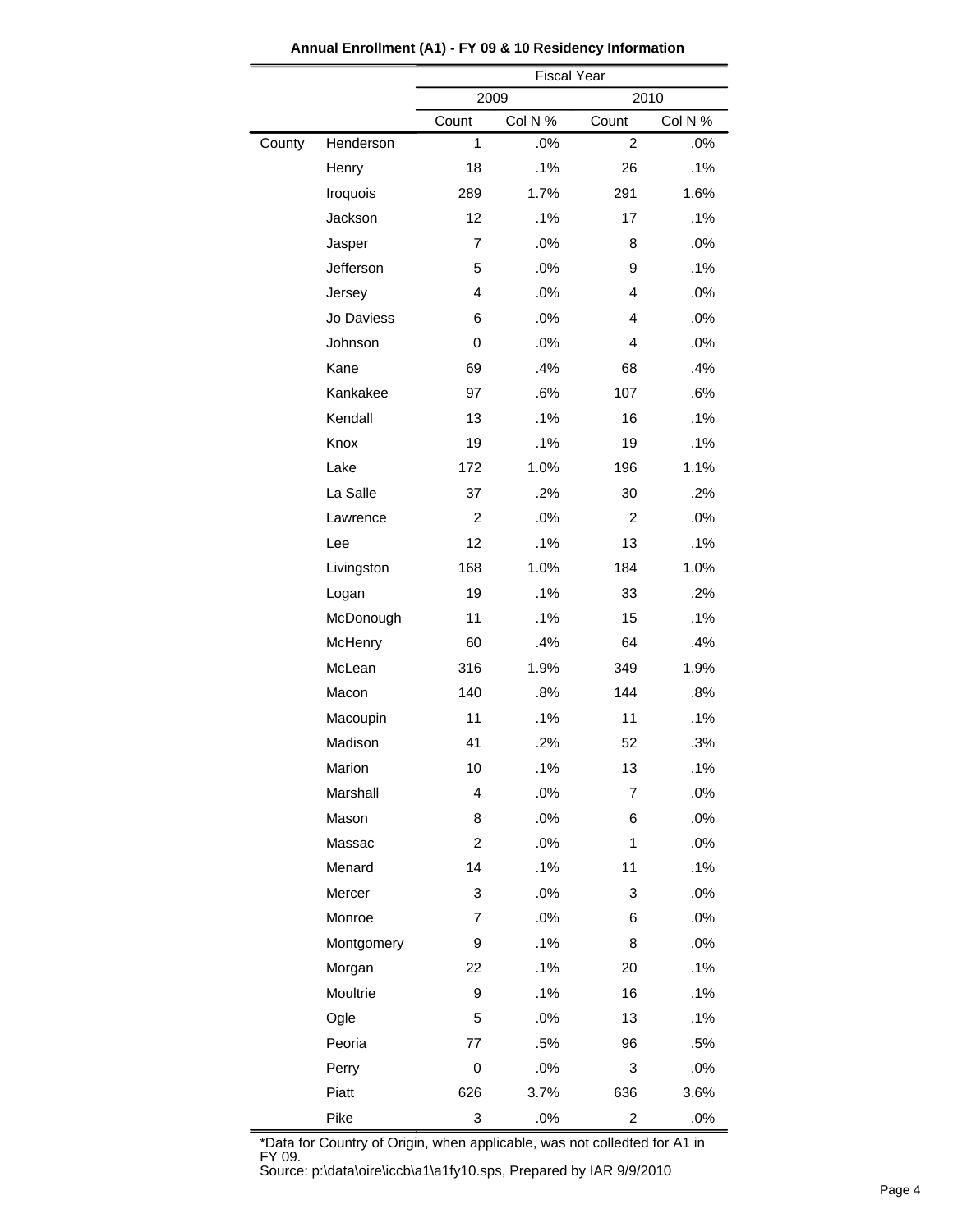|        |                         | <b>Fiscal Year</b> |         |                |         |  |
|--------|-------------------------|--------------------|---------|----------------|---------|--|
|        |                         |                    | 2009    | 2010           |         |  |
|        |                         | Count              | Col N % | Count          | Col N % |  |
| County | Pulaski                 | $\mathbf{1}$       | .0%     | $\overline{2}$ | .0%     |  |
|        | Putnam                  | $\overline{7}$     | .0%     | 5              | .0%     |  |
|        | Randolph                | $\overline{4}$     | .0%     | 8              | .0%     |  |
|        | Richland                | 1                  | .0%     | $\overline{2}$ | .0%     |  |
|        | Rock Island             | 21                 | .1%     | 21             | .1%     |  |
|        | St. Clair               | 49                 | .3%     | 61             | .3%     |  |
|        | Saline                  | $\mathbf{1}$       | .0%     | 2              | .0%     |  |
|        | Sangamon                | 124                | .7%     | 129            | .7%     |  |
|        | Schuyler                | 4                  | .0%     | 8              | .0%     |  |
|        | Scott                   | 3                  | .0%     | 3              | .0%     |  |
|        | Shelby                  | 11                 | .1%     | 18             | .1%     |  |
|        | <b>Stark</b>            | 6                  | .0%     | 5              | .0%     |  |
|        | Stephenson              | 12                 | .1%     | 19             | .1%     |  |
|        | Tazewell                | 60                 | .4%     | 54             | .3%     |  |
|        | Union                   | 3                  | .0%     | 5              | .0%     |  |
|        | Vermilion               | 306                | 1.8%    | 311            | 1.7%    |  |
|        | Wabash                  | $\overline{2}$     | .0%     | $\mathbf 0$    | .0%     |  |
|        | Warren                  | 10                 | .1%     | 7              | .0%     |  |
|        | Washington              | $\Omega$           | .0%     | 4              | .0%     |  |
|        | Wayne                   | 6                  | .0%     | 4              | .0%     |  |
|        | Whiteside               | 18                 | .1%     | 22             | .1%     |  |
|        | Will                    | 142                | .8%     | 154            | .9%     |  |
|        | Williamson              | $\overline{7}$     | .0%     | 9              | .1%     |  |
|        | Winnebago               | 42                 | .3%     | 37             | .2%     |  |
|        | Woodford                | 18                 | .1%     | 16             | .1%     |  |
|        | Correct/OOState/Foreign | 971                | 5.8%    | 1260           | 7.0%    |  |
|        | Total                   | 16780              | 100.0%  | 17909          | 100.0%  |  |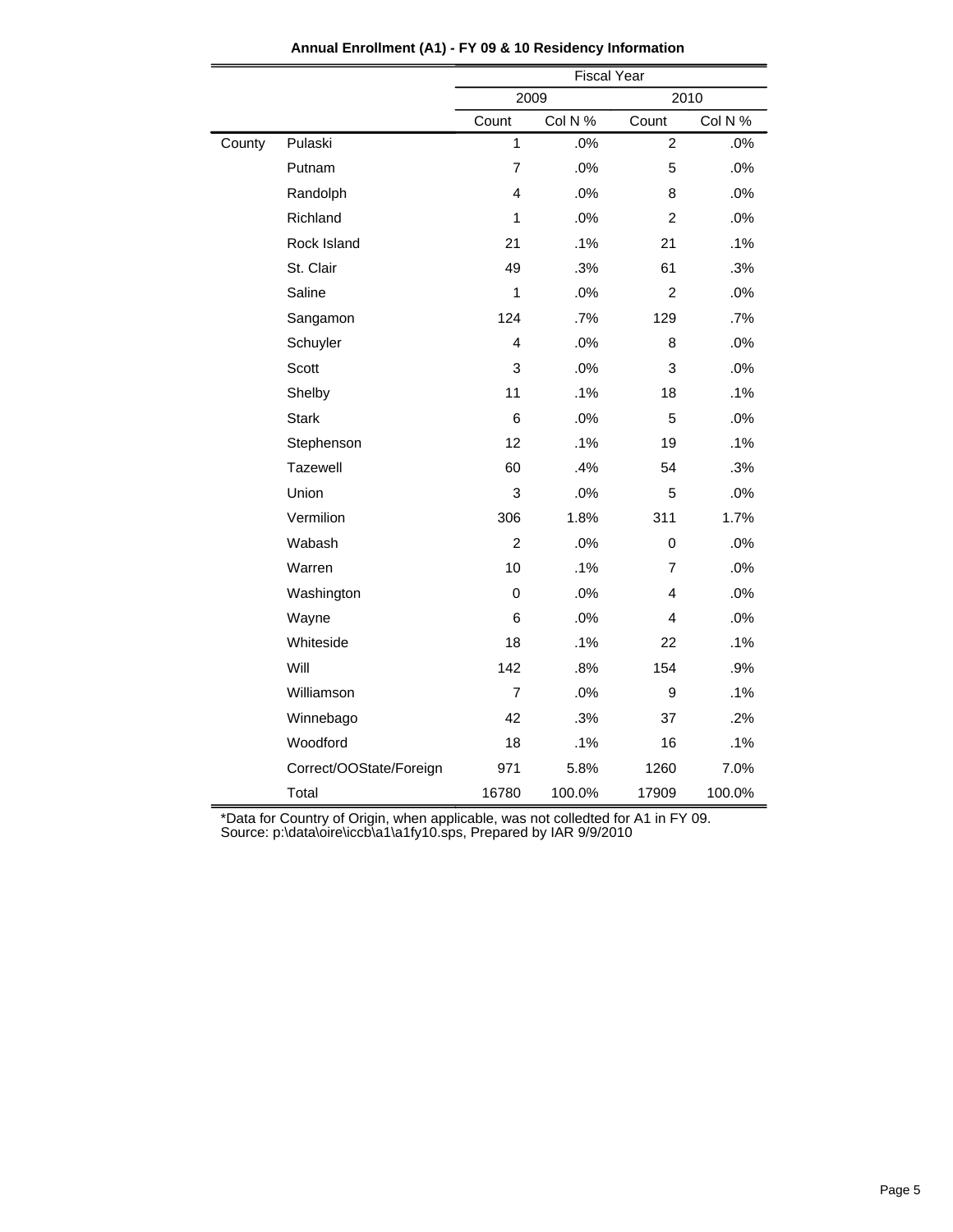|              |                      | <b>Fiscal Year</b>      |         |                |         |  |  |
|--------------|----------------------|-------------------------|---------|----------------|---------|--|--|
|              |                      | 2009<br>2010            |         |                |         |  |  |
|              |                      | Count                   | Col N % | Count          | Col N % |  |  |
| <b>State</b> | Not Reported         | 24                      | .1%     | 362            | 2.0%    |  |  |
|              | Alabama              | 5                       | .0%     | 1              | .0%     |  |  |
|              | Arizona              | 4                       | .0%     | 0              | .0%     |  |  |
|              | Arkansas             | $\overline{c}$          | .0%     | 0              | .0%     |  |  |
|              | California           | 17                      | .1%     | 1              | .0%     |  |  |
|              | Colorado             | 5                       | .0%     | 0              | .0%     |  |  |
|              | Connecticut          | $\overline{c}$          | .0%     | 0              | .0%     |  |  |
|              | Delaware             | $\overline{c}$          | .0%     | 0              | .0%     |  |  |
|              | District of Columbia | 1                       | .0%     | 0              | .0%     |  |  |
|              | Florida              | 8                       | .0%     | 1              | .0%     |  |  |
|              | Georgia              | $\overline{c}$          | .0%     | 1              | .0%     |  |  |
|              | Hawaii               | 1                       | .0%     | 0              | .0%     |  |  |
|              | Idaho                | 1                       | .0%     | 0              | .0%     |  |  |
|              | Illinois             | 15812                   | 94.2%   | 16640          | 92.9%   |  |  |
|              | Indiana              | 39                      | .2%     | $\overline{2}$ | .0%     |  |  |
|              | lowa                 | 10                      | .1%     | 0              | .0%     |  |  |
|              | Kansas               | $\overline{c}$          | .0%     | 0              | .0%     |  |  |
|              | Kentucky             | 3                       | .0%     | 0              | .0%     |  |  |
|              | Louisiana            | 1                       | .0%     | 0              | .0%     |  |  |
|              | Maine                | $\overline{c}$          | .0%     | 0              | .0%     |  |  |
|              | Maryland             | 4                       | .0%     | $\overline{c}$ | .0%     |  |  |
|              | Massachusetts        | 1                       | .0%     | 2              | .0%     |  |  |
|              | Michigan             | 13                      | .1%     | 1              | .0%     |  |  |
|              | Minnesota            | 6                       | .0%     | 0              | .0%     |  |  |
|              | Mississippi          | 1                       | .0%     | 0              | .0%     |  |  |
|              | Missouri             | 8                       | .0%     | 1              | .0%     |  |  |
|              | Montana              | 1                       | .0%     | 0              | .0%     |  |  |
|              | Nebraska             | 1                       | .0%     | 0              | .0%     |  |  |
|              | New Hampshire        | $\overline{\mathbf{c}}$ | .0%     | 0              | .0%     |  |  |
|              | New Jersey           | 7                       | .0%     | 2              | .0%     |  |  |
|              | New Mexico           | 1                       | .0%     | 0              | .0%     |  |  |
|              | New York             | 6                       | .0%     | 0              | .0%     |  |  |
|              | North Carolina       | 5                       | .0%     | 0              | .0%     |  |  |
|              | Ohio                 | 6                       | .0%     | 1              | .0%     |  |  |
|              | Oklahoma             | 1                       | .0%     | 0              | .0%     |  |  |
|              | Oregon               | $\overline{\mathbf{c}}$ | .0%     | 0              | .0%     |  |  |
|              | Pennsylvania         | 3                       | .0%     | 1              | .0%     |  |  |
|              | Rode Island          | $\overline{\mathbf{c}}$ | .0%     | 0              | .0%     |  |  |
|              | Tennessee            | 7                       | .0%     | 0              | .0%     |  |  |
|              | Texas                | 18                      | .1%     | 0              | .0%     |  |  |

**Annual Enrollment (A1) - FY 09 & 10 Residency Information**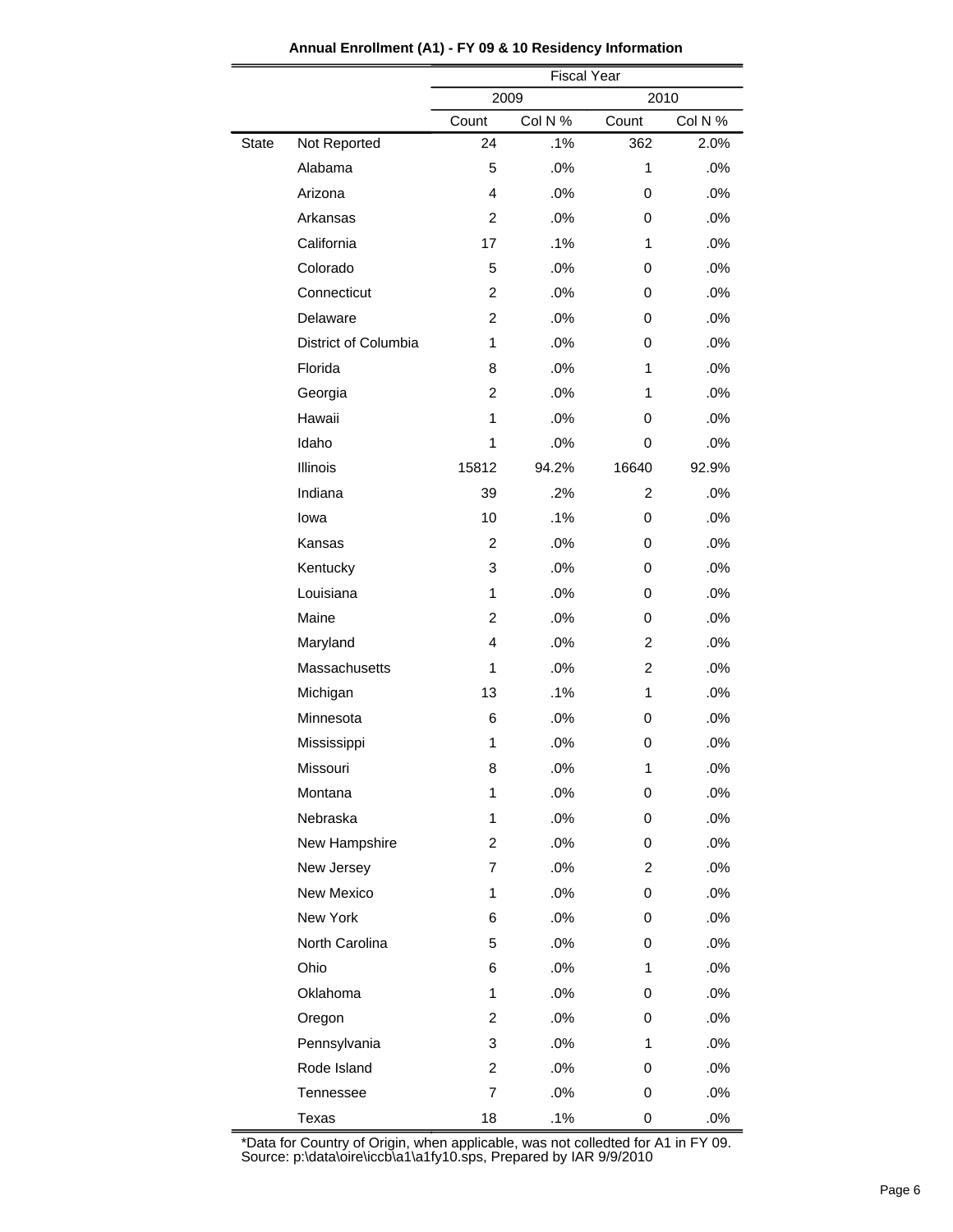|                    |                                   | <b>Fiscal Year</b> |         |                |         |  |
|--------------------|-----------------------------------|--------------------|---------|----------------|---------|--|
|                    |                                   | 2009               |         |                | 2010    |  |
|                    |                                   | Count              | Col N % | Count          | Col N % |  |
| <b>State</b>       | Utah                              | 1                  | .0%     | 0              | $.0\%$  |  |
|                    | Virginia                          | 4                  | .0%     | $\mathbf 0$    | .0%     |  |
|                    | Washington                        | 2                  | .0%     | 0              | .0%     |  |
|                    | Wisconsin                         | 8                  | .0%     | $\mathbf{1}$   | .0%     |  |
|                    | Wyoming                           | 1                  | .0%     | $\mathbf 0$    | .0%     |  |
|                    | Foreign                           | 726                | 4.3%    | 890            | 5.0%    |  |
|                    | Total                             | 16780              | 100.0%  | 17909          | 100.0%  |  |
| Country of Origin* | n/a                               | 16780              | 100.0%  | 16991          | 94.9%   |  |
|                    | Armenia                           | $\pmb{0}$          | .0%     | 1              | .0%     |  |
|                    | Argentina                         | $\mathbf 0$        | .0%     | 3              | .0%     |  |
|                    | Austria                           | $\mathbf 0$        | .0%     | $\mathbf{1}$   | .0%     |  |
|                    | Australia                         | 0                  | .0%     | $\overline{c}$ | .0%     |  |
|                    | Bangladesh                        | $\mathbf 0$        | .0%     | 1              | .0%     |  |
|                    | <b>Burkina Faso</b>               | $\mathbf 0$        | .0%     | 2              | .0%     |  |
|                    | <b>Bolivia</b>                    | 0                  | .0%     | $\mathbf{1}$   | .0%     |  |
|                    | <b>Brazil</b>                     | $\mathbf 0$        | .0%     | 26             | .1%     |  |
|                    | Canada                            | 0                  | .0%     | 17             | $.1\%$  |  |
|                    | Congo                             | 0                  | .0%     | $\overline{2}$ | .0%     |  |
|                    | Cote D'Ivoire (Ivory<br>Coast)    | $\pmb{0}$          | .0%     | $\overline{c}$ | .0%     |  |
|                    | Cameroon                          | $\pmb{0}$          | .0%     | $\overline{c}$ | .0%     |  |
|                    | China                             | $\mathbf 0$        | .0%     | 204            | 1.1%    |  |
|                    | Colombia                          | 0                  | .0%     | 5              | .0%     |  |
|                    | Costa Rica                        | 0                  | .0%     | 1              | .0%     |  |
|                    | Serbia and Montenegro             | $\mathbf 0$        | .0%     | 1              | .0%     |  |
|                    | Cyprus                            | 0                  | .0%     | 1              | .0%     |  |
|                    | Germany                           | 0                  | .0%     | 3              | .0%     |  |
|                    | Ecuador                           | $\mathbf 0$        | $.0\%$  | 1              | .0%     |  |
|                    | Egypt                             | 0                  | .0%     | 19             | .1%     |  |
|                    | Spain                             | 0                  | .0%     | $\mathbf{1}$   | .0%     |  |
|                    | Indonesia, Federated<br>States of | $\mathbf 0$        | .0%     | 26             | .1%     |  |
|                    | France                            | 0                  | .0%     | 1              | .0%     |  |
|                    | United Kingdom (Great<br>Britain) | 0                  | .0%     | 2              | .0%     |  |
|                    | Ghana                             | 0                  | .0%     | 3              | .0%     |  |
|                    | Hong Kong                         | 0                  | .0%     | 5              | .0%     |  |
|                    | Israel                            | 0                  | .0%     | $\overline{2}$ | .0%     |  |
|                    | India                             | 0                  | .0%     | 75             | .4%     |  |
|                    | Iran, Islamic Republic of         | 0                  | .0%     | 3              | .0%     |  |
|                    | Jordan                            | 0                  | .0%     | 1              | .0%     |  |
|                    | Japan                             | 0                  | .0%     | 9              | .1%     |  |

**Annual Enrollment (A1) - FY 09 & 10 Residency Information**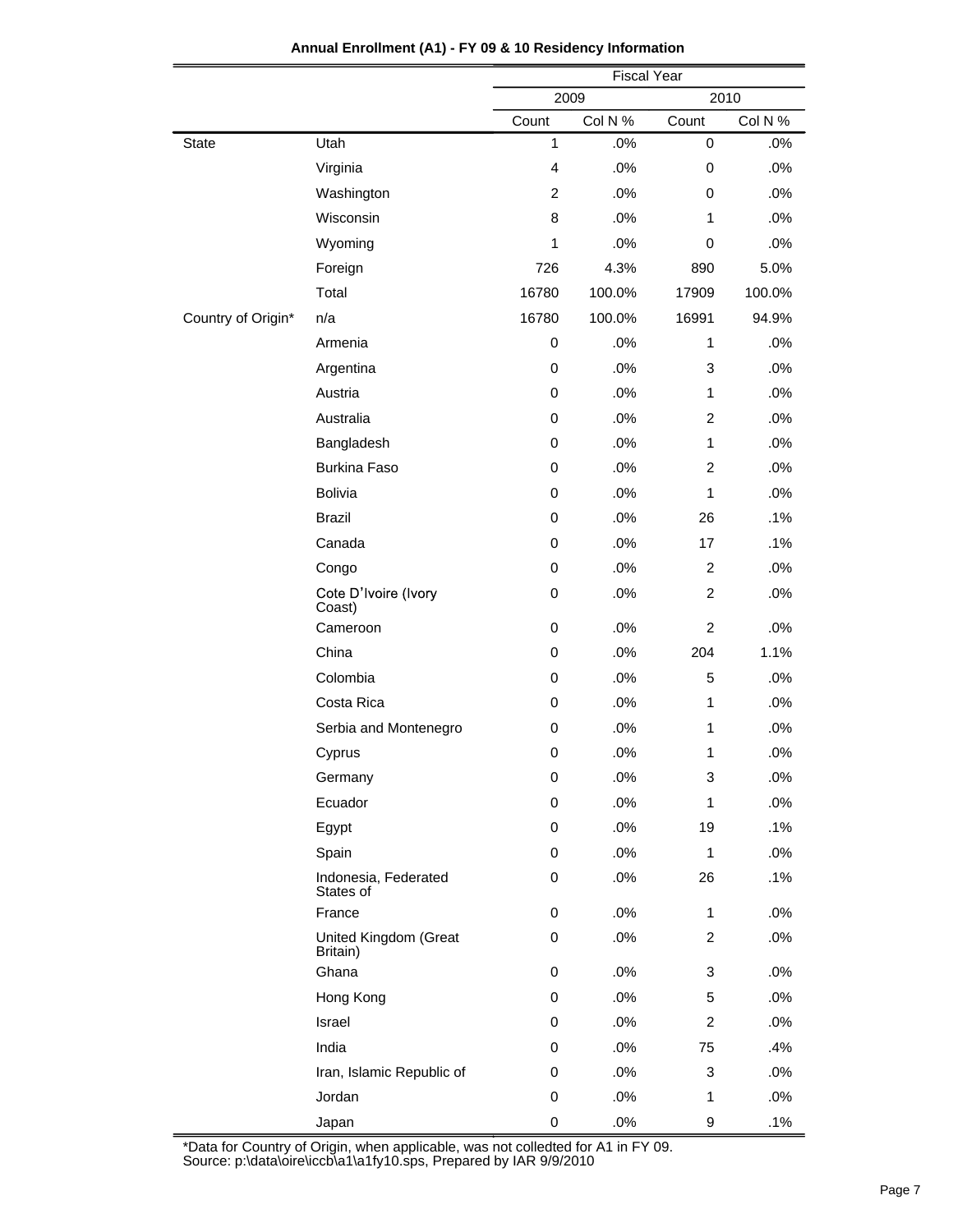|                    |                                           | <b>Fiscal Year</b> |         |                |         |  |
|--------------------|-------------------------------------------|--------------------|---------|----------------|---------|--|
|                    |                                           |                    | 2009    | 2010           |         |  |
|                    |                                           | Count              | Col N % | Count          | Col N % |  |
| Country of Origin* | Kenya                                     | $\mathbf 0$        | .0%     | $\overline{2}$ | $.0\%$  |  |
|                    | Korea, Democratic<br>Peoples Republic of  | $\pmb{0}$          | .0%     | 372            | 2.1%    |  |
|                    | Kazakhastan                               | 0                  | .0%     | 1              | .0%     |  |
|                    | Sri Lanka                                 | 0                  | .0%     | 3              | .0%     |  |
|                    | Morocco                                   | 0                  | .0%     | 1              | .0%     |  |
|                    | Macedonia, Former<br>Yugoslav Republic of | 0                  | .0%     | 1              | .0%     |  |
|                    | Mali                                      | $\pmb{0}$          | .0%     | 1              | .0%     |  |
|                    | Macao                                     | 0                  | .0%     | $\overline{2}$ | .0%     |  |
|                    | Malawi                                    | 0                  | .0%     | 1              | .0%     |  |
|                    | Mexico                                    | 0                  | .0%     | 4              | .0%     |  |
|                    | Malaysia                                  | 0                  | .0%     | $\overline{2}$ | .0%     |  |
|                    | Nigeria                                   | 0                  | .0%     | 3              | .0%     |  |
|                    | Myanmar (Burma)                           | 0                  | .0%     | 1              | .0%     |  |
|                    | Nepal                                     | 0                  | .0%     | 1              | .0%     |  |
|                    | Peru                                      | 0                  | .0%     | 1              | .0%     |  |
|                    | Philippines                               | 0                  | .0%     | 3              | .0%     |  |
|                    | Pakistan                                  | 0                  | .0%     | 8              | .0%     |  |
|                    | Palestinian Territory,<br>Occupied        | 0                  | .0%     | 1              | .0%     |  |
|                    | Paraguay                                  | 0                  | .0%     | 1              | .0%     |  |
|                    | Romania                                   | 0                  | .0%     | 1              | .0%     |  |
|                    | <b>Russian Federation</b>                 | 0                  | .0%     | 1              | .0%     |  |
|                    | Singapore                                 | 0                  | .0%     | 2              | .0%     |  |
|                    | El Salvador                               | 0                  | .0%     | 1              | .0%     |  |
|                    | Togo                                      | 0                  | .0%     | $\overline{c}$ | .0%     |  |
|                    | Thailand                                  | 0                  | .0%     | 2              | .0%     |  |
|                    | Turkey                                    | $\pmb{0}$          | .0%     | 8              | .0%     |  |
|                    | Taiwan, Province of China                 | $\mathbf 0$        | .0%     | 47             | .3%     |  |
|                    | Ukraine                                   | 0                  | .0%     | 1              | .0%     |  |
|                    | Venezuela                                 | $\mathbf 0$        | .0%     | 1              | .0%     |  |
|                    | Vietnam                                   | 0                  | .0%     | 14             | .1%     |  |
|                    | South Africa                              | 0                  | .0%     | 5              | .0%     |  |
|                    | Zambia                                    | $\,0\,$            | .0%     | 1              | .0%     |  |
|                    | Total                                     | 16780              | 100.0%  | 17909          | 100.0%  |  |

## **Annual Enrollment (A1) - FY 09 & 10 Residency Information**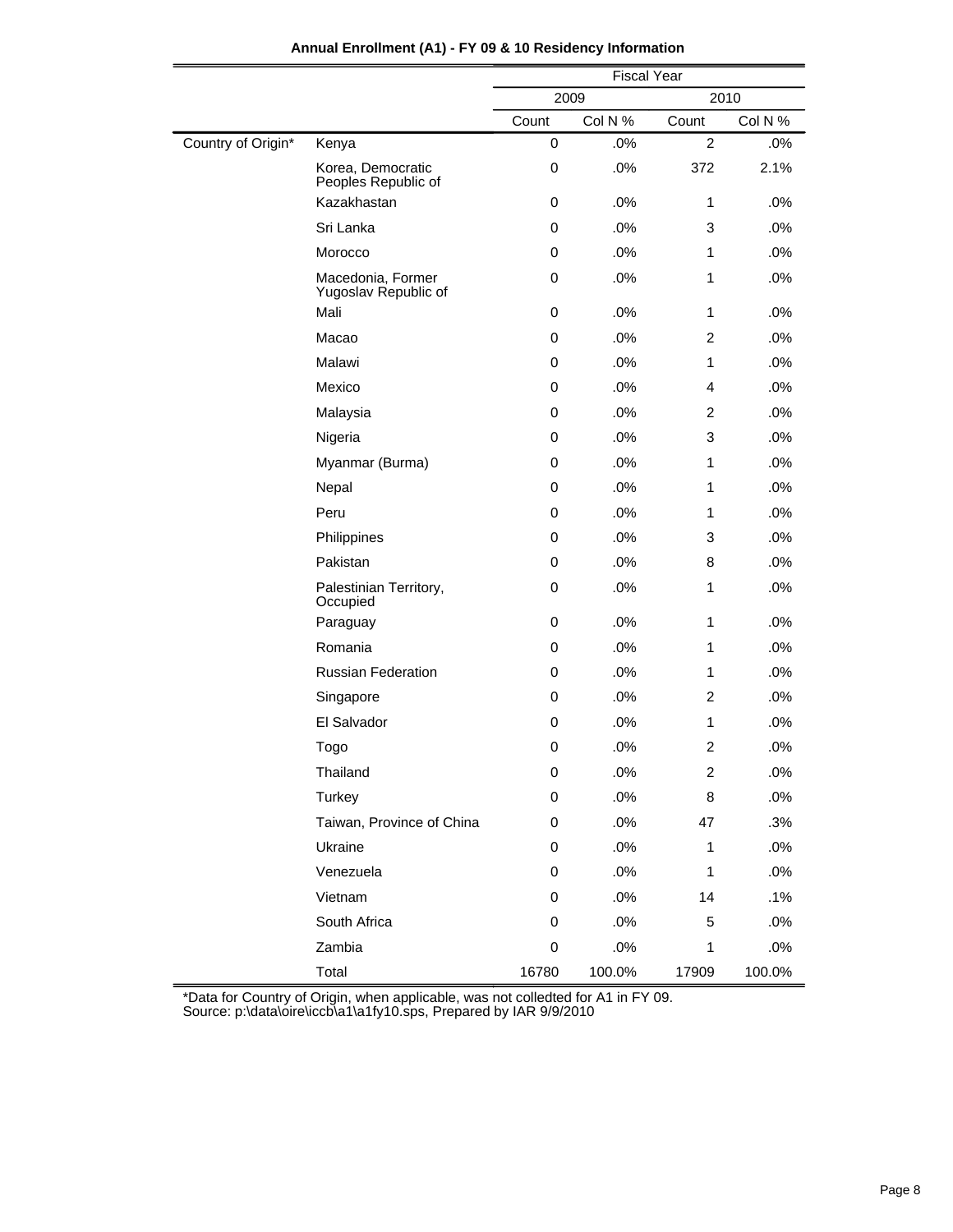|         |                 | <b>Fiscal Year</b> |            |                |            |  |  |
|---------|-----------------|--------------------|------------|----------------|------------|--|--|
|         |                 | 2009<br>2010       |            |                |            |  |  |
|         |                 | Count              | Column N % | Count          | Column N % |  |  |
| Program | <b>B ABGAAS</b> | 7                  | .0%        | 6              | .0%        |  |  |
|         | <b>B ABKAAS</b> | 9                  | .1%        | 12             | .1%        |  |  |
|         | <b>B ABLAAS</b> | 60                 | .4%        | 63             | .4%        |  |  |
|         | <b>B ABLCER</b> | 0                  | .0%        | 1              | .0%        |  |  |
|         | <b>B ABMAAS</b> | 47                 | .3%        | 53             | .3%        |  |  |
|         | <b>B ABRAAS</b> | $\overline{7}$     | .0%        | $\overline{7}$ | .0%        |  |  |
|         | <b>B ABTAAS</b> | 7                  | .0%        | 10             | .1%        |  |  |
|         | <b>B ACCAAS</b> | 146                | .9%        | 173            | 1.0%       |  |  |
|         | <b>B ACCCER</b> | 23                 | .1%        | 26             | .1%        |  |  |
|         | <b>B AGBCER</b> | 4                  | .0%        | $\overline{c}$ | .0%        |  |  |
|         | <b>B BNKAAS</b> | 0                  | .0%        | 1              | .0%        |  |  |
|         | <b>B CCPAAS</b> | 1                  | .0%        | 2              | .0%        |  |  |
|         | <b>B CSSAAS</b> | 1                  | .0%        | $\mathbf{1}$   | .0%        |  |  |
|         | <b>B EQMAAS</b> | 25                 | .1%        | 21             | .1%        |  |  |
|         | <b>B EQMCER</b> | 3                  | .0%        | 3              | .0%        |  |  |
|         | <b>B FLDCER</b> | 2                  | .0%        | 3              | .0%        |  |  |
|         | <b>B GISAAS</b> | $\mathbf{1}$       | .0%        | 3              | .0%        |  |  |
|         | <b>B GISCER</b> | $\overline{2}$     | .0%        | 4              | .0%        |  |  |
|         | <b>B HIFCER</b> | 6                  | .0%        | 10             | .1%        |  |  |
|         | <b>B HIHAAS</b> | 31                 | .2%        | 36             | .2%        |  |  |
|         | <b>B HIMCER</b> | $\mathbf{1}$       | .0%        | $\overline{c}$ | .0%        |  |  |
|         | <b>B HIRAAS</b> | 58                 | .3%        | 75             | .4%        |  |  |
|         | <b>B HRCAAS</b> | $\overline{c}$     | .0%        | 5              | .0%        |  |  |
|         | <b>B INDCER</b> | 22                 | .1%        | 15             | .1%        |  |  |
|         | <b>B INTCER</b> | 4                  | .0%        | 7              | .0%        |  |  |
|         | <b>B MGTAAS</b> | 216                | 1.3%       | 265            | 1.5%       |  |  |
|         | <b>B MKTAAS</b> | 88                 | .5%        | 68             | .4%        |  |  |
|         | <b>B OCAAAS</b> | $\mathbf{1}$       | .0%        | 1              | .0%        |  |  |
|         | <b>B OCTCER</b> | 1                  | .0%        | 0              | .0%        |  |  |
|         | C TFLCER        | $\overline{c}$     | .0%        | 1              | .0%        |  |  |
|         | E ACECER        | 12                 | .1%        | 0              | .0%        |  |  |
|         | E ACRAAS        | 55                 | .3%        | 76             | .4%        |  |  |
|         | <b>E ACRCER</b> | 5                  | .0%        | 5              | .0%        |  |  |
|         | E AFTAAS        | 34                 | .2%        | 27             | .2%        |  |  |
|         | <b>E AMTCER</b> | 7                  | .0%        | 7              | .0%        |  |  |
|         | E AUSCER        | 4                  | .0%        | 7              | .0%        |  |  |
|         | E AUTAAS        | 87                 | .5%        | 115            | .6%        |  |  |
|         | <b>E BCRCER</b> | 10                 | .1%        | 12             | .1%        |  |  |
|         | E BLACER        | 12                 | .1%        | 10             | .1%        |  |  |
|         | <b>E BRLCER</b> | 3                  | .0%        | 0              | .0%        |  |  |
|         | E CCACER        | 125                | .7%        | 124            | .7%        |  |  |

**Annual Enrollment (A1) - FY 09 & 10 Degree Program Enrollment**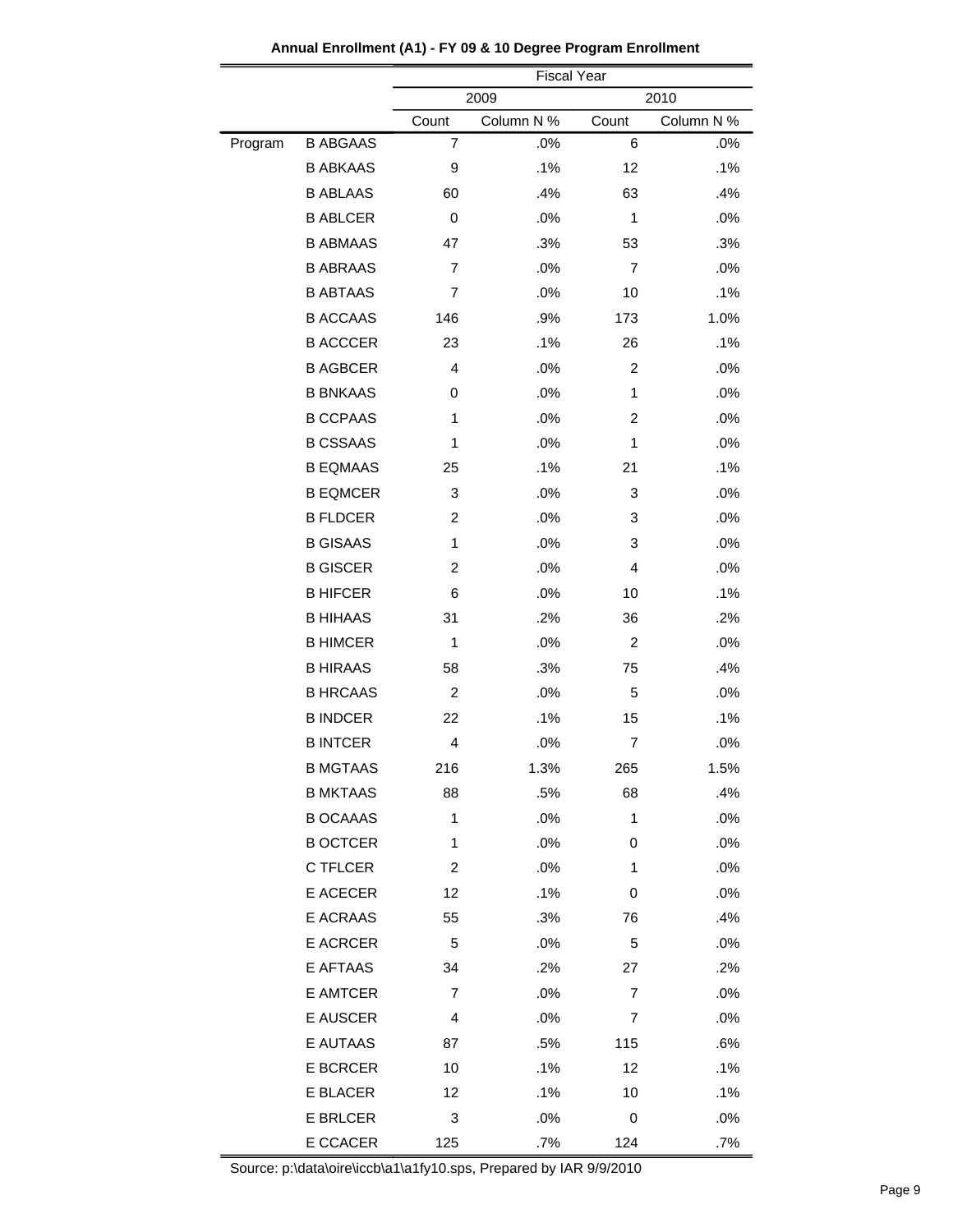|         |                 | <b>Fiscal Year</b> |            |       |            |  |  |
|---------|-----------------|--------------------|------------|-------|------------|--|--|
|         |                 | 2009<br>2010       |            |       |            |  |  |
|         |                 | Count              | Column N % | Count | Column N % |  |  |
| Program | E CCDCER        | 1                  | .0%        | 1     | .0%        |  |  |
|         | E CDBAAS        | 39                 | .2%        | 39    | .2%        |  |  |
|         | E CDMAAS        | 83                 | .5%        | 74    | .4%        |  |  |
|         | E CDSAAS        | 13                 | .1%        | 12    | .1%        |  |  |
|         | <b>E CITAAS</b> | 0                  | .0%        | 1     | .0%        |  |  |
|         | E CIVCER        | 13                 | .1%        | 7     | .0%        |  |  |
|         | E CMDCER        | 3                  | .0%        | 2     | .0%        |  |  |
|         | <b>E CRRCER</b> | 2                  | .0%        | 1     | .0%        |  |  |
|         | E CTTAAS        | $\overline{7}$     | .0%        | 13    | .1%        |  |  |
|         | E CWCCER        | 1                  | .0%        | 0     | .0%        |  |  |
|         | E ECJAAS        | 53                 | .3%        | 52    | .3%        |  |  |
|         | E ECSAAS        | 53                 | .3%        | 48    | .3%        |  |  |
|         | <b>E EITCER</b> | 1                  | .0%        | 1     | .0%        |  |  |
|         | E EIWCER        | 7                  | .0%        | 24    | .1%        |  |  |
|         | <b>E ELPCER</b> | 15                 | .1%        | 19    | .1%        |  |  |
|         | E ELTAAS        | 1                  | .0%        | 1     | .0%        |  |  |
|         | <b>E ENSAES</b> | 232                | 1.4%       | 252   | 1.4%       |  |  |
|         | <b>E ERWCER</b> | 0                  | .0%        | 3     | .0%        |  |  |
|         | E GLZCER        | 10                 | .1%        | 10    | .1%        |  |  |
|         | E HVCCER        | 20                 | .1%        | 38    | .2%        |  |  |
|         | <b>E IMTCER</b> | 1                  | .0%        | 30    | .2%        |  |  |
|         | <b>E IRWCER</b> | 60                 | .4%        | 62    | .3%        |  |  |
|         | <b>E LBRCER</b> | 27                 | .2%        | 19    | .1%        |  |  |
|         | <b>E MFGAAS</b> | 30                 | .2%        | 42    | .2%        |  |  |
|         | <b>E MFTCER</b> | 2                  | .0%        | 1     | .0%        |  |  |
|         | E MLLCER        | 3                  | .0%        | 2     | .0%        |  |  |
|         | <b>E MPECER</b> | 1                  | .0%        | 0     | .0%        |  |  |
|         | E PDACER        | 34                 | .2%        | 33    | .2%        |  |  |
|         | E PETAAS        | 56                 | .3%        | 58    | .3%        |  |  |
|         | E PFTCER        | 27                 | .2%        | 20    | .1%        |  |  |
|         | <b>E SMACER</b> | 17                 | .1%        | 17    | .1%        |  |  |
|         | E SSTAAS        | 0                  | .0%        | 10    | .1%        |  |  |
|         | E TACCER        | 0                  | .0%        | 3     | .0%        |  |  |
|         | E TTTCER        | 0                  | .0%        | 13    | .1%        |  |  |
|         | F AADAFA        | 69                 | .4%        | 90    | .5%        |  |  |
|         | F AAEAFA        | 26                 | .2%        | 22    | .1%        |  |  |
|         | <b>F GDSAAS</b> | 87                 | .5%        | 73    | .4%        |  |  |
|         | <b>F MCBAAS</b> | 37                 | .2%        | 49    | .3%        |  |  |
|         | <b>F MCCAAS</b> | 15                 | .1%        | 12    | .1%        |  |  |
|         | <b>F MCPAAS</b> | 0                  | .0%        | 1     | .0%        |  |  |
|         | <b>F MSEAFA</b> | 34                 | .2%        | 27    | .2%        |  |  |

**Annual Enrollment (A1) - FY 09 & 10 Degree Program Enrollment**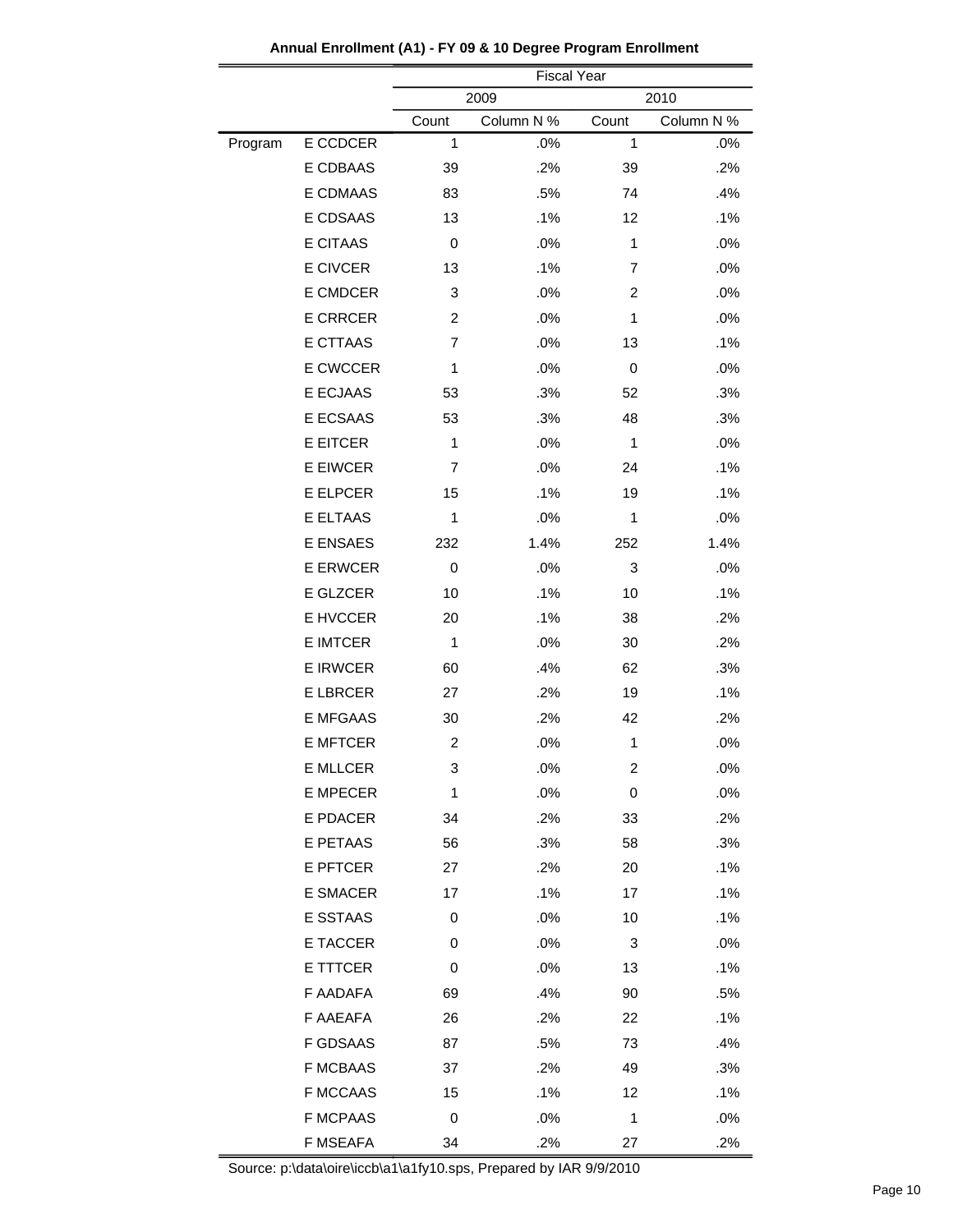|         |                 | <b>Fiscal Year</b> |            |                |            |  |
|---------|-----------------|--------------------|------------|----------------|------------|--|
|         |                 | 2009<br>2010       |            |                |            |  |
|         |                 | Count              | Column N % | Count          | Column N % |  |
| Program | <b>F MSPAFA</b> | 44                 | .3%        | 45             | .3%        |  |
|         | <b>G DCMCER</b> | 0                  | .0%        | $\overline{2}$ | .0%        |  |
|         | <b>G DHGAAS</b> | 68                 | .4%        | 86             | .5%        |  |
|         | <b>G DTPAAS</b> | 15                 | .1%        | 22             | .1%        |  |
|         | <b>G DTPCER</b> | 1                  | .0%        | 3              | .0%        |  |
|         | <b>G EMACER</b> | 13                 | .1%        | 4              | .0%        |  |
|         | <b>G EMTAAS</b> | 5                  | .0%        | 22             | .1%        |  |
|         | <b>G EMTCER</b> | 22                 | .1%        | 20             | .1%        |  |
|         | <b>G MASCER</b> | 63                 | .4%        | 47             | .3%        |  |
|         | <b>G MSGCER</b> | 37                 | .2%        | 2              | .0%        |  |
|         | <b>G NASCER</b> | 72                 | .4%        | 45             | .3%        |  |
|         | <b>G NURAAS</b> | 247                | 1.5%       | 285            | 1.6%       |  |
|         | <b>G NURCER</b> | 41                 | .2%        | 16             | .1%        |  |
|         | <b>G OTAAAS</b> | 39                 | .2%        | 41             | .2%        |  |
|         | <b>G RTTAAS</b> | 51                 | .3%        | 37             | .2%        |  |
|         | <b>G SURAAS</b> | 36                 | .2%        | 40             | .2%        |  |
|         | <b>G SURCER</b> | 2                  | .0%        | 0              | .0%        |  |
|         | <b>G VTTAAS</b> | 61                 | .4%        | 72             | .4%        |  |
|         | <b>G XRAAAS</b> | 35                 | .2%        | 33             | .2%        |  |
|         | H GAAAA         | 1718               | 10.2%      | 2013           | 11.2%      |  |
|         | H GAACE         | 3662               | 21.8%      | 4162           | 23.2%      |  |
|         | I OCOCER        | 0                  | .0%        | 1              | .0%        |  |
|         | <b>I TRACER</b> | 0                  | .0%        | 3              | .0%        |  |
|         | M CNAAAS        | 1                  | .0%        | 1              | .0%        |  |
|         | <b>M NETCER</b> | 1                  | .0%        | 0              | .0%        |  |
|         | M VCGAAS        | 0                  | .0%        | 1              | .0%        |  |
|         | M VCGCER        | 0                  | .0%        | 1              | .0%        |  |
|         | M VGAAAS        | 1                  | .0%        | 0              | .0%        |  |
|         | N ASGAS         | 2134               | 12.7%      | 2206           | 12.3%      |  |
|         | N FTRCER        | $\overline{4}$     | .0%        | 14             | .1%        |  |
|         | OCCUP0199       | 63                 | .4%        | 46             | .3%        |  |
|         | OCCUP0699       | 17                 | .1%        | 29             | .2%        |  |
|         | OCCUP0799       | 823                | 4.9%       | 1048           | 5.9%       |  |
|         | OCCUP0899       | 0                  | .0%        | 11             | .1%        |  |
|         | OCCUP1099       | 37                 | .2%        | 16             | .1%        |  |
|         | OCCUP1599       | 4                  | .0%        | 19             | .1%        |  |
|         | OCCUP1799       | 981                | 5.8%       | 1223           | 6.8%       |  |
|         | OCCUP2001       | 0                  | .0%        | 42             | .2%        |  |
|         | OCCUP2101       | 40                 | .2%        | 29             | .2%        |  |
|         | OCCUP3199       | 6                  | .0%        | 3              | .0%        |  |
|         | OCCUP4399       | 6                  | .0%        | 6              | .0%        |  |

**Annual Enrollment (A1) - FY 09 & 10 Degree Program Enrollment**

-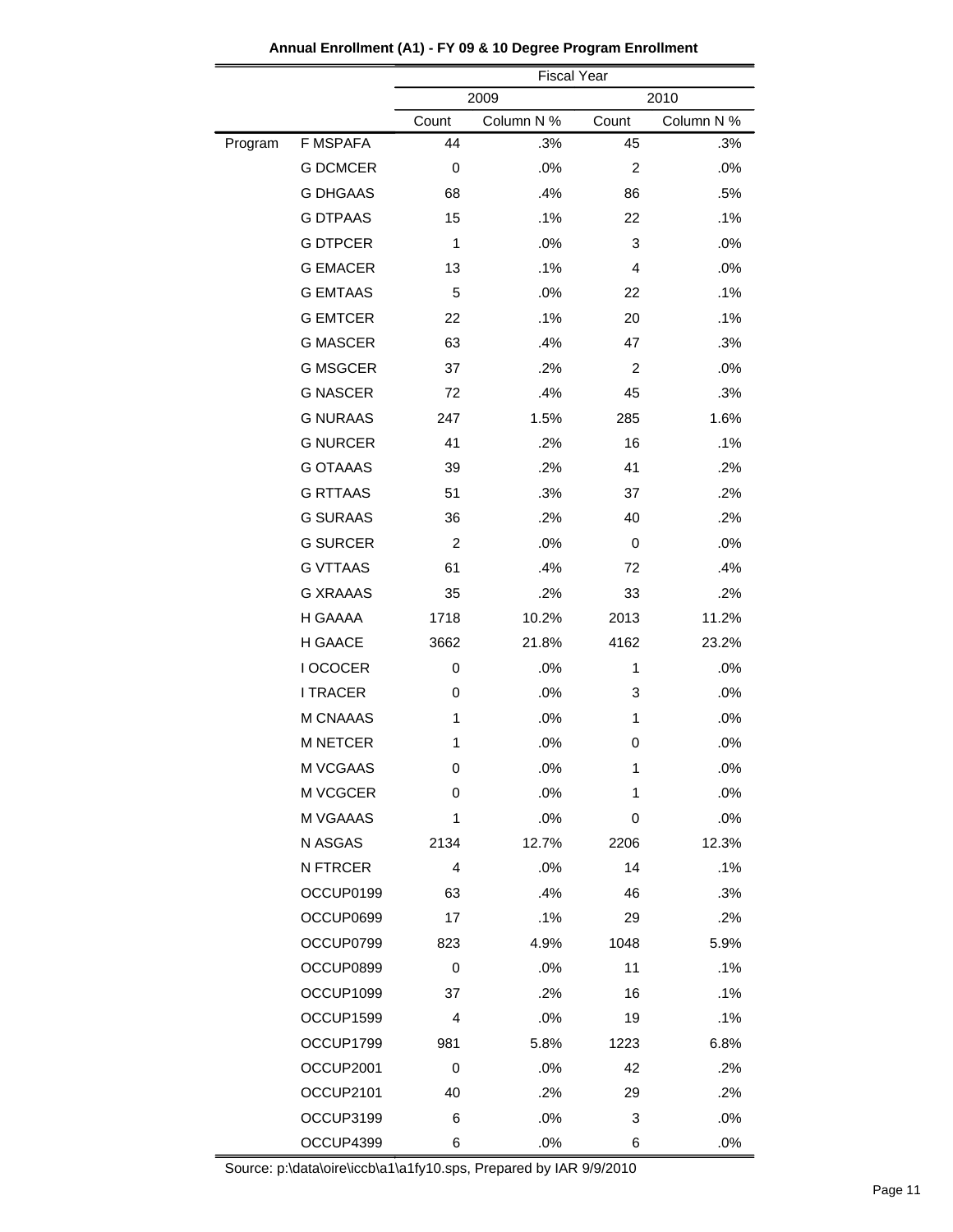|         |                  | <b>Fiscal Year</b> |            |                |            |  |
|---------|------------------|--------------------|------------|----------------|------------|--|
|         |                  | 2009<br>2010       |            |                |            |  |
|         |                  | Count              | Column N % | Count          | Column N % |  |
| Program | OCCUP4699        | 65                 | .4%        | 42             | .2%        |  |
|         | OCCUP4799        | 76                 | .5%        | 42             | .2%        |  |
|         | OCCUP4899        | 40                 | .2%        | 45             | .3%        |  |
|         | S CDACER         | 4                  | .0%        | 4              | .0%        |  |
|         | S CHDAAS         | 117                | .7%        | 125            | .7%        |  |
|         | S CJSAAS         | 200                | 1.2%       | 236            | 1.3%       |  |
|         | S FSTAAS         | 52                 | .3%        | 48             | .3%        |  |
|         | <b>S FSTCER</b>  | $\overline{4}$     | .0%        | $\overline{c}$ | .0%        |  |
|         | S HSTAAS         | 7                  | .0%        | 2              | .0%        |  |
|         | S PROAAS         | 3                  | .0%        | 2              | .0%        |  |
|         | <b>T ASPCER</b>  | 1                  | .0%        | 1              | .0%        |  |
|         | <b>T CGRCER</b>  | 0                  | .0%        | 2              | .0%        |  |
|         | <b>T CISCER</b>  | 5                  | .0%        | 4              | .0%        |  |
|         | <b>T CMSAAS</b>  | 43                 | .3%        | 73             | .4%        |  |
|         | <b>T CNAAAS</b>  | 90                 | .5%        | 126            | .7%        |  |
|         | <b>T CPLAAS</b>  | 39                 | .2%        | 51             | .3%        |  |
|         | <b>T CSMCER</b>  | 3                  | .0%        | 4              | .0%        |  |
|         | <b>T CSSAAS</b>  | 2                  | .0%        | 1              | .0%        |  |
|         | <b>T DGMAAS</b>  | 107                | .6%        | 125            | .7%        |  |
|         | <b>T IPRCER</b>  | 4                  | .0%        | 10             | .1%        |  |
|         | <b>TLINCER</b>   | 3                  | .0%        | 0              | .0%        |  |
|         | <b>T MSACER</b>  | $\overline{2}$     | .0%        | 4              | .0%        |  |
|         | <b>T MSNCER</b>  | $\mathbf{1}$       | .0%        | 0              | .0%        |  |
|         | <b>T MSOCER</b>  | 3                  | .0%        | 5              | .0%        |  |
|         | <b>T NETCER</b>  | 1                  | .0%        | 3              | .0%        |  |
|         | T NSSCER         | 1                  | .0%        | 0              | .0%        |  |
|         | T OCAAAS         | 96                 | .6%        | 117            | .7%        |  |
|         | T OCPCER         | 3                  | .0%        | 2              | .0%        |  |
|         | T OCTCER         | 11                 | .1%        | 10             | .1%        |  |
|         | T ODBCER         | 6                  | .0%        | 6              | .0%        |  |
|         | T OOSCER         | 2                  | .0%        | 3              | .0%        |  |
|         | <b>T VGAAAS</b>  | 12                 | .1%        | 5              | .0%        |  |
|         | <b>TVGPAAS</b>   | 1                  | .0%        | 0              | .0%        |  |
|         | <b>T VGWCER</b>  | 3                  | .0%        | 4              | .0%        |  |
|         | <b>T WSAAAS</b>  | 1                  | .0%        | 0              | .0%        |  |
|         | <b>T WSDAAS</b>  | 2                  | .0%        | 0              | .0%        |  |
|         | <b>T WSMCER</b>  | 4                  | .0%        | 10             | .1%        |  |
|         | <b>VOCSK1600</b> | 249                | 1.5%       | 172            | 1.0%       |  |
|         | <b>VOCSK1601</b> | 13                 | .1%        | 4              | .0%        |  |
|         | <b>VOCSK1607</b> | 95                 | .6%        | 70             | .4%        |  |
|         | <b>VOCSK1614</b> | 295                | 1.8%       | 304            | 1.7%       |  |

**Annual Enrollment (A1) - FY 09 & 10 Degree Program Enrollment**

۳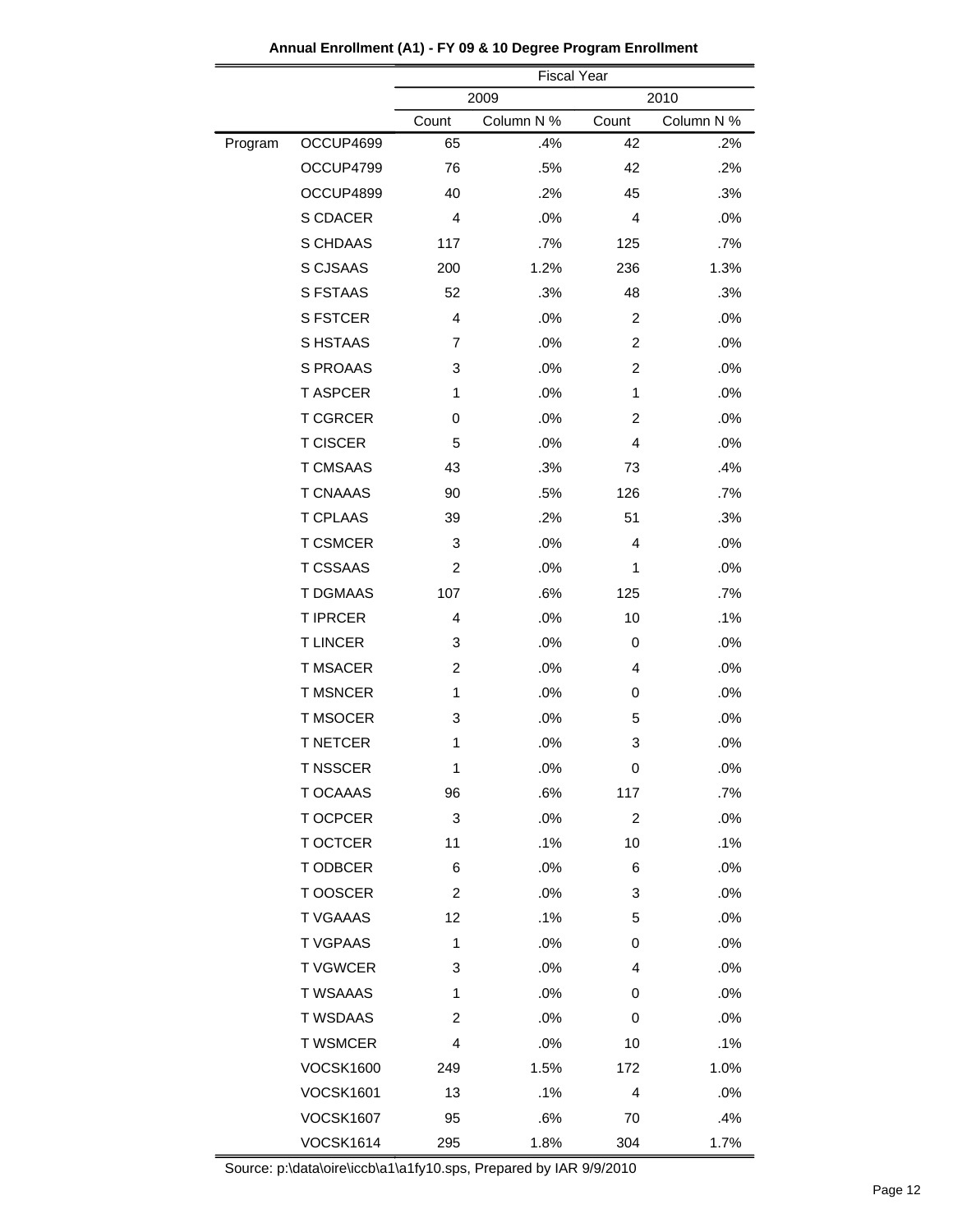|         |                  | <b>Fiscal Year</b> |            |                |            |  |
|---------|------------------|--------------------|------------|----------------|------------|--|
|         |                  | 2009               |            |                | 2010       |  |
|         |                  | Count              | Column N % | Count          | Column N % |  |
| Program | <b>VOCSK1616</b> | 23                 | .1%        | 17             | .1%        |  |
|         | <b>VOCSK1617</b> | 4                  | .0%        | 3              | .0%        |  |
|         | X CDLCER         | 9                  | .1%        | 21             | .1%        |  |
|         | Y AB1CE          | $\overline{7}$     | .0%        | 0              | .0%        |  |
|         | Y AB2CE          | 26                 | .2%        | 0              | .0%        |  |
|         | Y AB3CE          | 159                | .9%        | $\overline{7}$ | .0%        |  |
|         | Y AB4CE          | 249                | 1.5%       | 17             | .1%        |  |
|         | Y ABBCE          | 3                  | .0%        | 0              | .0%        |  |
|         | Y ABICE          | $\overline{2}$     | .0%        | 0              | .0%        |  |
|         | Y AS5CE          | 151                | .9%        | 26             | .1%        |  |
|         | Y AS6CE          | 161                | 1.0%       | 22             | .1%        |  |
|         | Y ASACE          | $\mathbf{1}$       | .0%        | 0              | .0%        |  |
|         | Y EL1CE          | 126                | .8%        | 34             | .2%        |  |
|         | Y EL2CE          | 238                | 1.4%       | 98             | .5%        |  |
|         | Y EL3CE          | 65                 | .4%        | 51             | .3%        |  |
|         | Y EL4CE          | 60                 | .4%        | 49             | .3%        |  |
|         | Y EL5CE          | 107                | .6%        | 39             | .2%        |  |
|         | Y EL6CE          | 36                 | .2%        | $\overline{2}$ | .0%        |  |
|         | Y ELICE          | $\overline{2}$     | .0%        | 0              | .0%        |  |
|         | Y GSUAGS         | 1124               | 6.7%       | 1722           | 9.6%       |  |
|         | Total            | 16780              | 100.0%     | 17909          | 100.0%     |  |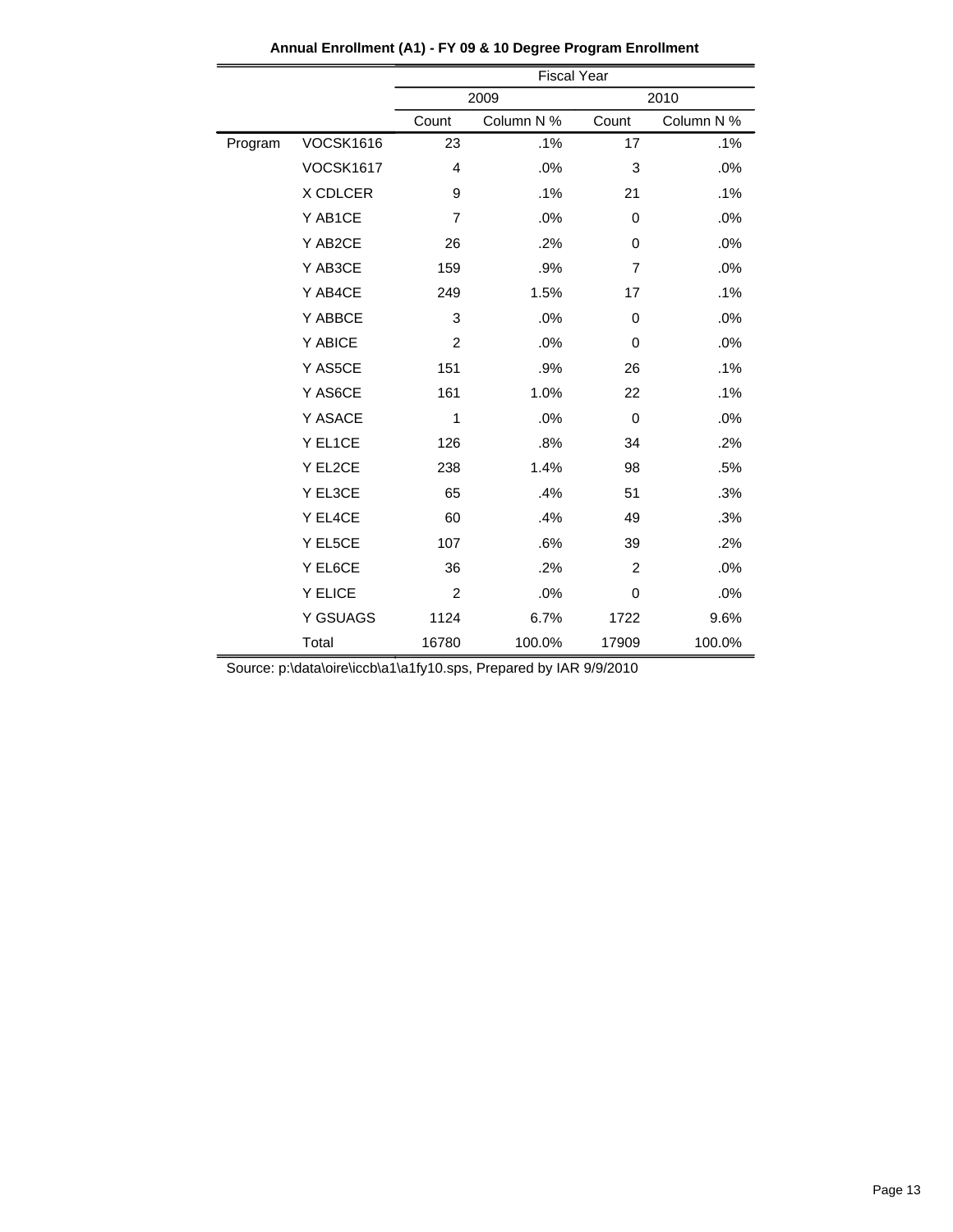|                                         |                                  | <b>Fiscal Year</b>      |         |                           |         |  |
|-----------------------------------------|----------------------------------|-------------------------|---------|---------------------------|---------|--|
|                                         |                                  | 2009                    |         |                           | 2010    |  |
|                                         |                                  | Count                   | Col N % | Count                     | Col N % |  |
| Type of Completion                      | DID NOT complete a<br>program    | 15285                   | 91.1%   | 16705                     | 93.3%   |  |
|                                         | Graduate completer               | 1155                    | 6.9%    | 958                       | 5.3%    |  |
|                                         | <b>GED</b> completer             | 92                      | .5%     | 91                        | .5%     |  |
|                                         | Other ABE/ESL<br>Advancement     | 248                     | 1.5%    | 155                       | .9%     |  |
|                                         | Total                            | 16780                   | 100.0%  | 17909                     | 100.0%  |  |
| <b>Term Graduated 1st</b><br>Curriculum | Did Not Complete a<br>Curriculum | 15285                   | 91.1%   | 16705                     | 93.3%   |  |
|                                         | Summer Term                      | 259                     | 1.5%    | 298                       | 1.7%    |  |
|                                         | Fall Term                        | 511                     | 3.0%    | 399                       | 2.2%    |  |
|                                         | Spring Term                      | 725                     | 4.3%    | 507                       | 2.8%    |  |
|                                         | Total                            | 16780                   | 100.0%  | 17909                     | 100.0%  |  |
| Term Graduated 2nd<br>Curriculum        | Did Not Complete a<br>Curriculum | 16753                   | 99.8%   | 17890                     | 99.9%   |  |
|                                         | Summer Term                      | 5                       | .0%     | 6                         | .0%     |  |
|                                         | Fall Term                        | 9                       | .1%     | 3                         | .0%     |  |
|                                         | Spring Term                      | 13                      | .1%     | 10                        | .1%     |  |
|                                         | Total                            | 16780                   | 100.0%  | 17909                     | 100.0%  |  |
| Primary Program                         |                                  | 15285                   | 91.1%   | 16705                     | 93.3%   |  |
| Completed                               | <b>B ABKAAS</b>                  | $\overline{2}$          | .0%     | 0                         | .0%     |  |
|                                         | <b>B ABLAAS</b>                  | 8                       | .0%     | 5                         | .0%     |  |
|                                         | <b>B ABLCER</b>                  | 0                       | .0%     | 1                         | .0%     |  |
|                                         | <b>B ABMAAS</b>                  | 13                      | .1%     | 4                         | .0%     |  |
|                                         | <b>B ABRAAS</b>                  | 1                       | .0%     | 0                         | .0%     |  |
|                                         | <b>B ABTAAS</b>                  | 0                       | .0%     | 1                         | .0%     |  |
|                                         | <b>B ACCAAS</b>                  | 11                      | .1%     | 16                        | .1%     |  |
|                                         | <b>B ACCCER</b>                  | 5                       | .0%     | 4                         | .0%     |  |
|                                         | <b>B AGBCER</b>                  | 1                       | .0%     | 1                         | .0%     |  |
|                                         | <b>B EQMAAS</b>                  | 4                       | .0%     | $\pmb{0}$                 | .0%     |  |
|                                         | <b>B EQMCER</b>                  | 1                       | .0%     | $\pmb{0}$                 | .0%     |  |
|                                         | <b>B GISCER</b>                  | 4                       | .0%     | 1                         | .0%     |  |
|                                         | <b>B HIHAAS</b>                  | $\overline{c}$          | .0%     | $\mathbf 5$               | .0%     |  |
|                                         | <b>B HIMCER</b>                  | 1                       | .0%     | $\pmb{0}$                 | .0%     |  |
|                                         | <b>B HIRAAS</b>                  | 5                       | .0%     | 8                         | .0%     |  |
|                                         | <b>B INDCER</b>                  | $\overline{c}$          | .0%     | $\mathbf{1}$              | .0%     |  |
|                                         | <b>B INTCER</b>                  | 1                       | .0%     | $\boldsymbol{2}$          | .0%     |  |
|                                         | <b>B MGTAAS</b>                  | 12                      | .1%     | 32                        | .2%     |  |
|                                         | <b>B MKTAAS</b>                  | $\overline{\mathbf{4}}$ | .0%     | $\ensuremath{\mathsf{3}}$ | .0%     |  |
|                                         | <b>B OCAAAS</b>                  | $\overline{c}$          | .0%     | 0                         | .0%     |  |
|                                         | <b>B OCTCER</b>                  | 1                       | .0%     | 0                         | .0%     |  |
|                                         | C TFLCER                         | $\pmb{0}$               | .0%     | 1                         | .0%     |  |
|                                         | E ACECER                         | 12                      | .1%     | 0                         | .0%     |  |
|                                         |                                  |                         |         |                           |         |  |

## **Annual Enrollment (A1) - FY 09 & 10 Degree Completion Data**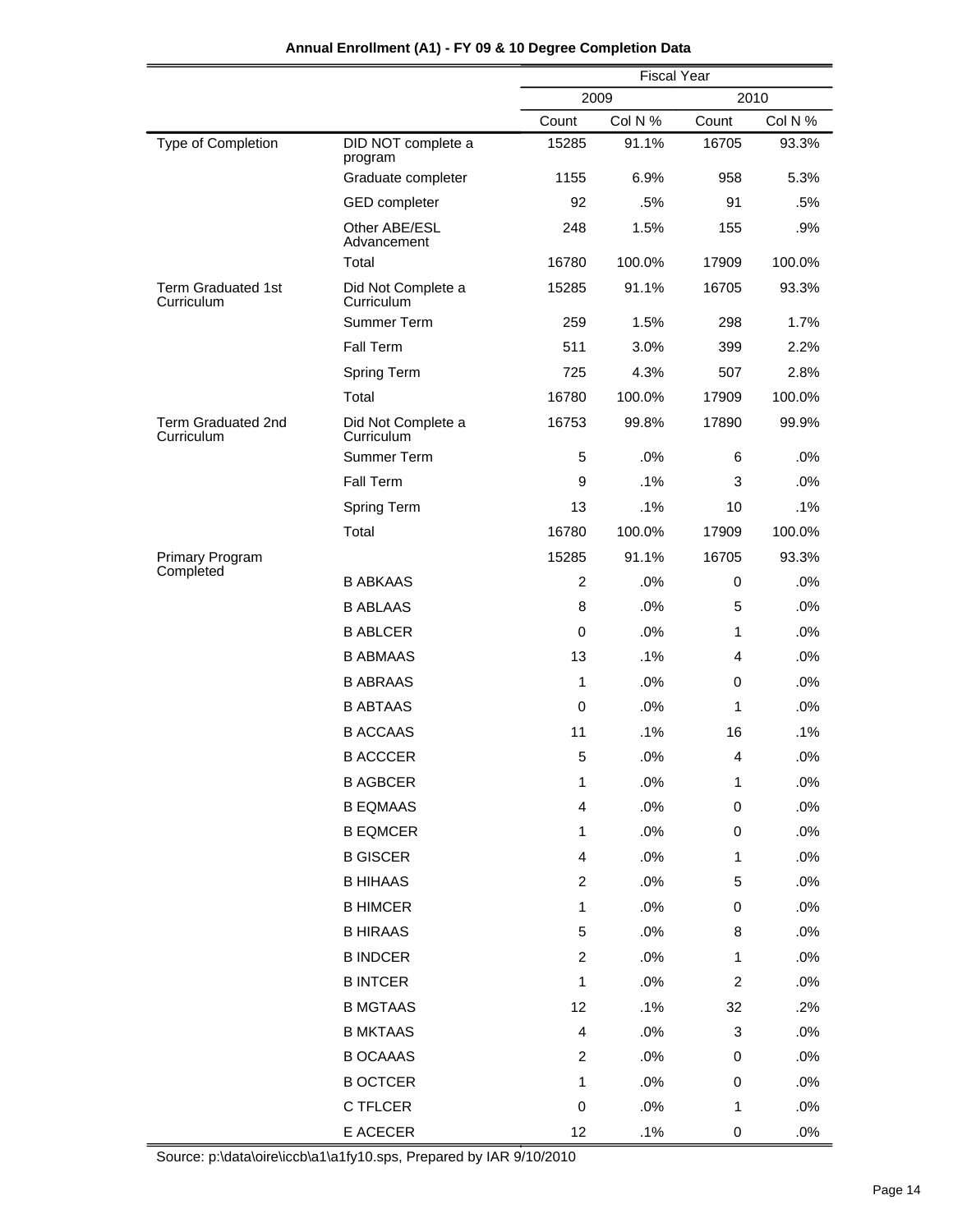|                              |                 | <b>Fiscal Year</b>      |         |                |         |
|------------------------------|-----------------|-------------------------|---------|----------------|---------|
|                              |                 |                         | 2009    |                | 2010    |
|                              |                 | Count                   | Col N % | Count          | Col N % |
| Primary Program<br>Completed | E ACRAAS        | 9                       | .1%     | 5              | .0%     |
|                              | <b>E ACRCER</b> | 1                       | .0%     | 0              | .0%     |
|                              | E AFTAAS        | 17                      | .1%     | 8              | .0%     |
|                              | <b>E AUTAAS</b> | $\overline{7}$          | .0%     | 4              | .0%     |
|                              | <b>E BCRCER</b> | $\mathbf{1}$            | .0%     | $\overline{c}$ | .0%     |
|                              | <b>E BRLCER</b> | $\overline{7}$          | .0%     | $\overline{2}$ | .0%     |
|                              | E CDBAAS        | $\overline{4}$          | .0%     | $\overline{c}$ | .0%     |
|                              | E CDMAAS        | 14                      | .1%     | 5              | .0%     |
|                              | E CDSAAS        | 4                       | .0%     | 1              | .0%     |
|                              | E CIVCER        | 2                       | .0%     | $\overline{2}$ | .0%     |
|                              | E CMDCER        | $\overline{c}$          | .0%     | 0              | .0%     |
|                              | <b>E CRRCER</b> | $\overline{c}$          | .0%     | 0              | .0%     |
|                              | <b>E CTTAAS</b> | 5                       | .0%     | 1              | .0%     |
|                              | E CWCCER        | 1                       | .0%     | 1              | .0%     |
|                              | <b>E ECJAAS</b> | 0                       | .0%     | $\overline{2}$ | .0%     |
|                              | E ECSAAS        | 8                       | .0%     | 3              | .0%     |
|                              | <b>E ELPCER</b> | $\overline{4}$          | .0%     | $\overline{4}$ | .0%     |
|                              | <b>E ENSAES</b> | 12                      | .1%     | 8              | .0%     |
|                              | E HVCCER        | 5                       | .0%     | 3              | .0%     |
|                              | <b>E IRWCER</b> | 1                       | .0%     | 0              | .0%     |
|                              | <b>E LBRCER</b> | 1                       | .0%     | 1              | .0%     |
|                              | <b>E MFGAAS</b> | 5                       | .0%     | 4              | .0%     |
|                              | E PDACER        | 1                       | .0%     | 0              | .0%     |
|                              | E PETAAS        | 13                      | .1%     | 12             | .1%     |
|                              | <b>E PFTCER</b> | 1                       | .0%     | 0              | .0%     |
|                              | <b>E SMACER</b> | $\overline{\mathbf{c}}$ | .0%     | 0              | .0%     |
|                              | F AADAFA        | 4                       | .0%     | 1              | .0%     |
|                              | F AAEAFA        | $\overline{a}$          | .0%     | 0              | .0%     |
|                              | <b>F GDSAAS</b> | 4                       | .0%     | 4              | .0%     |
|                              | <b>F MCBAAS</b> | $\overline{2}$          | .0%     | 2              | .0%     |
|                              | <b>F MCCAAS</b> | 1                       | .0%     | 1              | .0%     |
|                              | F MSEAFA        | 3                       | .0%     | 1              | .0%     |
|                              | F MSPAFA        | $\overline{c}$          | .0%     | 3              | .0%     |
|                              | <b>G DCMCER</b> | 0                       | .0%     | 2              | .0%     |
|                              | <b>G DHGAAS</b> | 31                      | .2%     | 31             | .2%     |
|                              | <b>G EMACER</b> | 11                      | .1%     | 0              | .0%     |
|                              | <b>G EMTAAS</b> | $\mathbf{1}$            | .0%     | 0              | .0%     |
|                              | <b>G EMTCER</b> | 16                      | .1%     | 15             | .1%     |
|                              | <b>G MASCER</b> | 10                      | .1%     | 18             | .1%     |
|                              | <b>G MSGCER</b> | 25                      | .1%     | 24             | .1%     |
|                              | <b>G NASCER</b> | $30\,$                  | .2%     | $\overline{c}$ | $.0\%$  |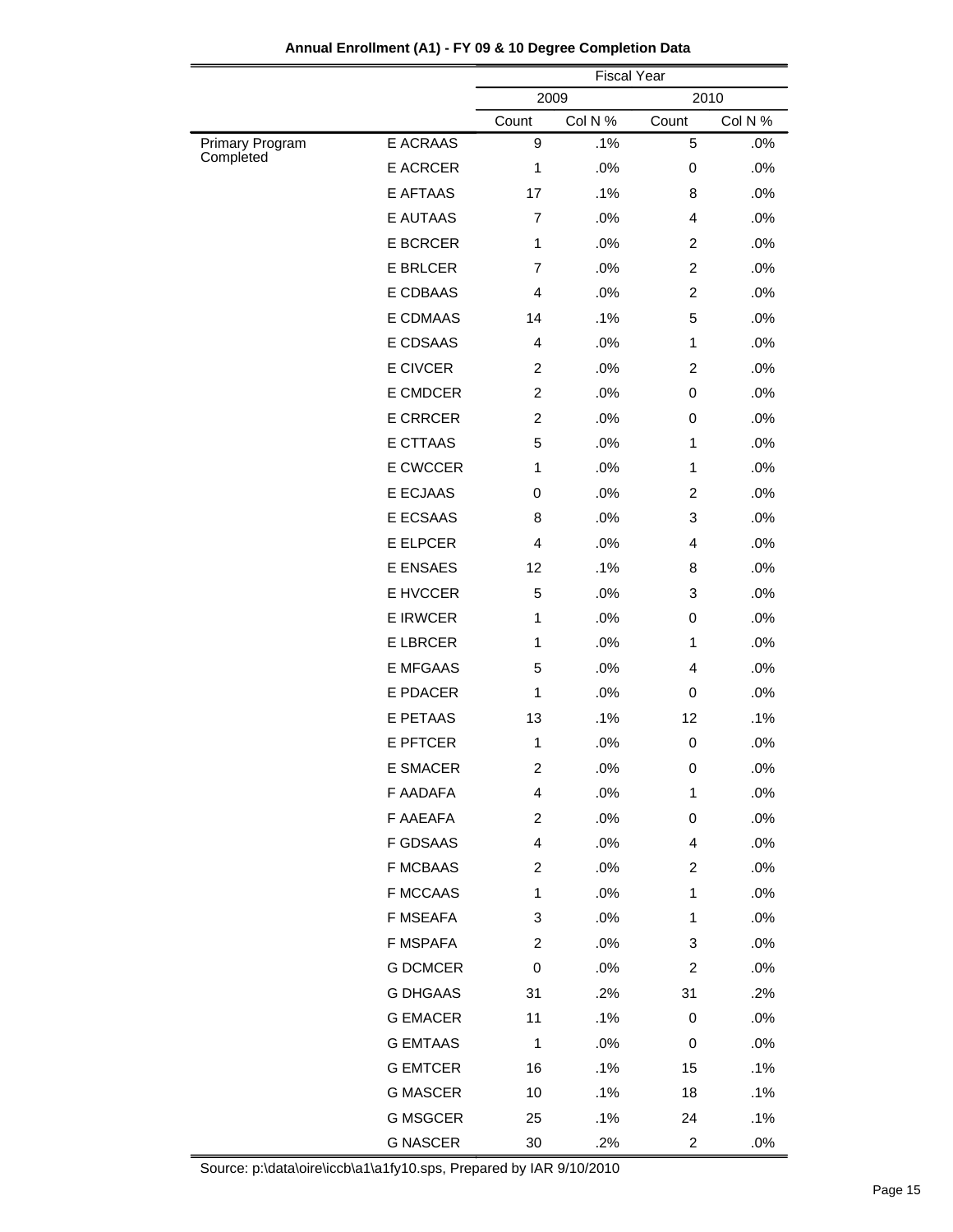|                              |                 | <b>Fiscal Year</b> |         |                |         |
|------------------------------|-----------------|--------------------|---------|----------------|---------|
|                              |                 | 2009               |         |                | 2010    |
|                              |                 | Count              | Col N % | Count          | Col N % |
| Primary Program<br>Completed | <b>G NURAAS</b> | 91                 | .5%     | 78             | .4%     |
|                              | <b>G NURCER</b> | 11                 | .1%     | 39             | .2%     |
|                              | <b>G OTAAAS</b> | 19                 | .1%     | 17             | .1%     |
|                              | <b>G RTTAAS</b> | 28                 | .2%     | 15             | .1%     |
|                              | <b>G SURAAS</b> | 12                 | .1%     | $\overline{7}$ | .0%     |
|                              | <b>G SURCER</b> | $\mathbf{1}$       | .0%     | 0              | .0%     |
|                              | <b>G VTTAAS</b> | 24                 | .1%     | 24             | .1%     |
|                              | <b>G XRAAAS</b> | 15                 | .1%     | 12             | .1%     |
|                              | H GAAAA         | 158                | .9%     | 139            | .8%     |
|                              | N ASGAS         | 266                | 1.6%    | 222            | 1.2%    |
|                              | S CHDAAS        | 14                 | .1%     | 11             | .1%     |
|                              | S CJSAAS        | 16                 | .1%     | 12             | .1%     |
|                              | S FSTAAS        | 5                  | .0%     | 5              | .0%     |
|                              | S HSTAAS        | $\mathbf{1}$       | .0%     | 0              | .0%     |
|                              | <b>T CGRCER</b> | 0                  | .0%     | 1              | .0%     |
|                              | <b>T CISCER</b> | 6                  | .0%     | $\overline{c}$ | .0%     |
|                              | <b>T CMSAAS</b> | $\overline{4}$     | .0%     | $\overline{4}$ | .0%     |
|                              | <b>T CNAAAS</b> | 8                  | .0%     | 9              | .1%     |
|                              | <b>T CPLAAS</b> | 5                  | .0%     | 1              | .0%     |
|                              | <b>T CSMCER</b> | $\mathbf{1}$       | .0%     | 0              | .0%     |
|                              | <b>T DGMAAS</b> | 14                 | .1%     | 13             | .1%     |
|                              | <b>T IPRCER</b> | 3                  | .0%     | 5              | .0%     |
|                              | <b>T MSACER</b> | 0                  | .0%     | 3              | .0%     |
|                              | <b>T MSOCER</b> | $\mathbf{1}$       | .0%     | 1              | .0%     |
|                              | <b>T NSSCER</b> | $\mathbf{1}$       | .0%     | 0              | .0%     |
|                              | T OCAAAS        | 10                 | .1%     | 12             | .1%     |
|                              | T OCPCER        | 0                  | .0%     | 1              | .0%     |
|                              | T OCTCER        | $\overline{2}$     | .0%     | $\overline{c}$ | .0%     |
|                              | T ODBCER        | 4                  | .0%     | $\overline{4}$ | .0%     |
|                              | T OOSCER        | 0                  | .0%     | 1              | .0%     |
|                              | T VGAAAS        | 3                  | .0%     | 0              | .0%     |
|                              | <b>T VGWCER</b> | $\overline{2}$     | .0%     | 1              | .0%     |
|                              | <b>T WSAAAS</b> | $\mathbf{1}$       | .0%     | 0              | .0%     |
|                              | <b>T WSMCER</b> | $\overline{2}$     | .0%     | 4              | .0%     |
|                              | Y AB3CE         | 33                 | .2%     | 0              | .0%     |
|                              | Y AB4CE         | 25                 | .1%     | 0              | .0%     |
|                              | Y AS6CE         | 92                 | .5%     | 91             | .5%     |
|                              | Y EL2CE         | 87                 | .5%     | 89             | .5%     |
|                              | Y EL4CE         | 103                | .6%     | 66             | .4%     |
|                              | Y GSUAGS        | 64                 | .4%     | 54             | .3%     |
|                              | Total           | 16780              | 100.0%  | 17909          | 100.0%  |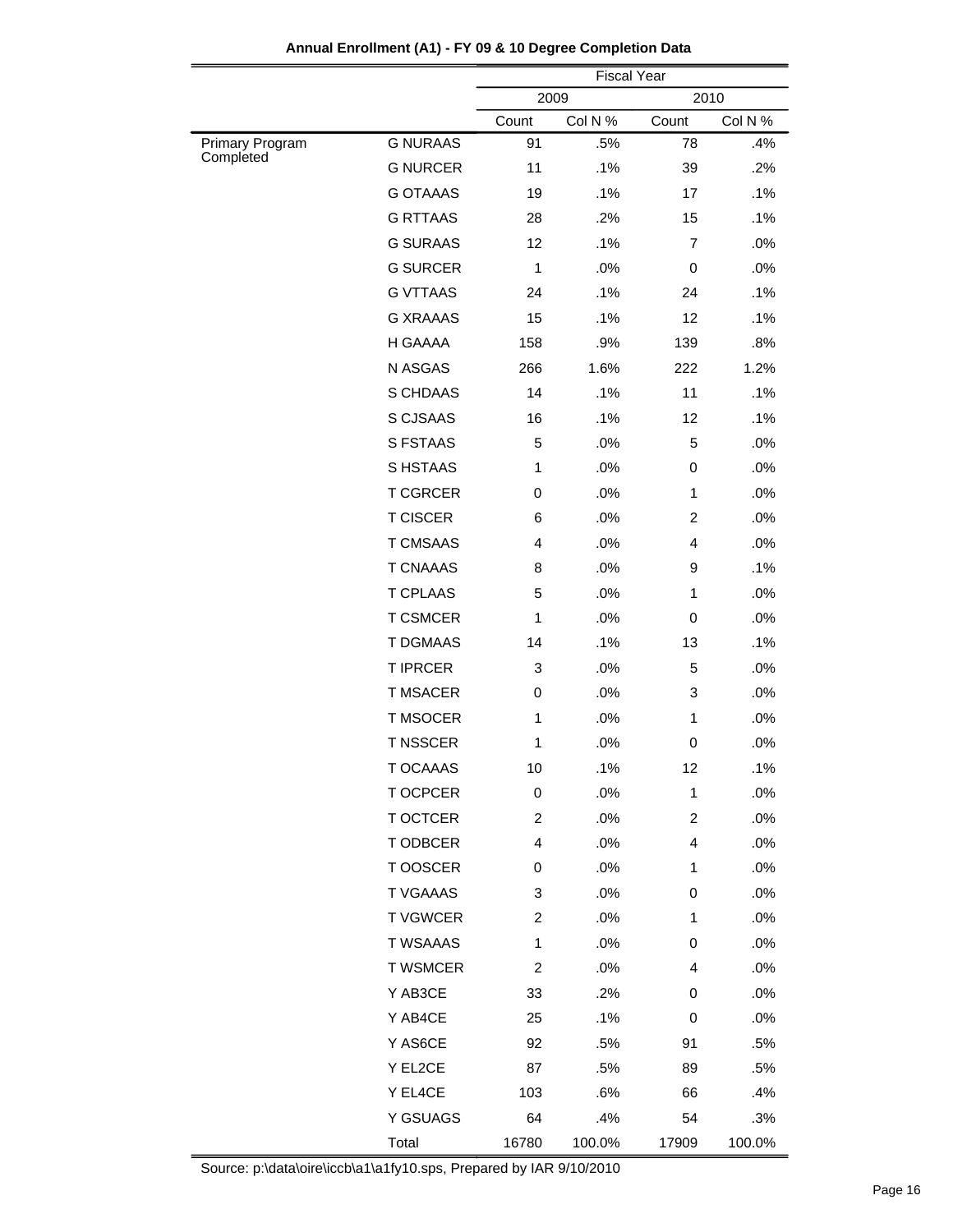|                               |                                               | <b>Fiscal Year</b> |         |       |         |  |
|-------------------------------|-----------------------------------------------|--------------------|---------|-------|---------|--|
|                               |                                               | 2009               |         | 2010  |         |  |
|                               |                                               | Count              | Col N % | Count | Col N % |  |
| Degree/1st Curriculum         | AA (1.1)                                      | 158                | 10.6%   | 139   | 11.5%   |  |
|                               | AS (1.1)                                      | 266                | 17.8%   | 222   | 18.4%   |  |
|                               | AAS (2.2)                                     | 459                | 30.7%   | 379   | 31.5%   |  |
|                               | AGS, ALS, AGE (1.0)                           | 64                 | 4.3%    | 54    | 4.5%    |  |
|                               | Basic Skills (1.7, 1.8, 1.9)                  | 340                | 22.7%   | 245   | 20.3%   |  |
|                               | Occup Cert of 30 sem<br>hrs/more CER (1.2)    | 100                | 6.7%    | 122   | 10.1%   |  |
|                               | Occup Cert of LT 30 sem<br>hrs COC, AOP (1.2) | 85                 | 5.7%    | 30    | 2.5%    |  |
|                               | Assoc in Fine Arts (AFA)<br>(1.1)             | 11                 | .7%     | 5     | .4%     |  |
|                               | Assoc in Eng Sc (AES)<br>(1.2)                | 12                 | .8%     | 8     | .7%     |  |
|                               | Total                                         | 1495               | 100.0%  | 1204  | 100.0%  |  |
| Degree/2nd Curriculum         | AS (1.1)                                      | 1                  | 3.7%    | 0     | .0%     |  |
|                               | AAS (2.2)                                     | 9                  | 33.3%   | 9     | 47.4%   |  |
|                               | AGS, ALS, AGE (1.0)                           | $\overline{2}$     | 7.4%    | 1     | 5.3%    |  |
|                               | Occup Cert of 30 sem<br>hrs/more CER (1.2)    | 7                  | 25.9%   | 8     | 42.1%   |  |
|                               | Occup Cert of LT 30 sem<br>hrs COC, AOP (1.2) | 8                  | 29.6%   | 0     | .0%     |  |
|                               | Assoc in Fine Arts (AFA)<br>(1.1)             | 0                  | .0%     | 1     | 5.3%    |  |
|                               | Total                                         | 27                 | 100.0%  | 19    | 100.0%  |  |
| <b>General Education Core</b> | Completed all at Parkland                     | 284                | 1.7%    | 279   | 1.6%    |  |
|                               | Completed at Parkland<br>and elsewhere        | 158                | $.9\%$  | 87    | .5%     |  |
|                               | Not Completed                                 | 3815               | 22.7%   | 4289  | 23.9%   |  |
|                               | Not applicable<br>(occupational students)     | 12523              | 74.6%   | 13254 | 74.0%   |  |
|                               | Total                                         | 16780              | 100.0%  | 17909 | 100.0%  |  |

**Annual Enrollment (A1) - FY 09 & 10 Degree Completion Data**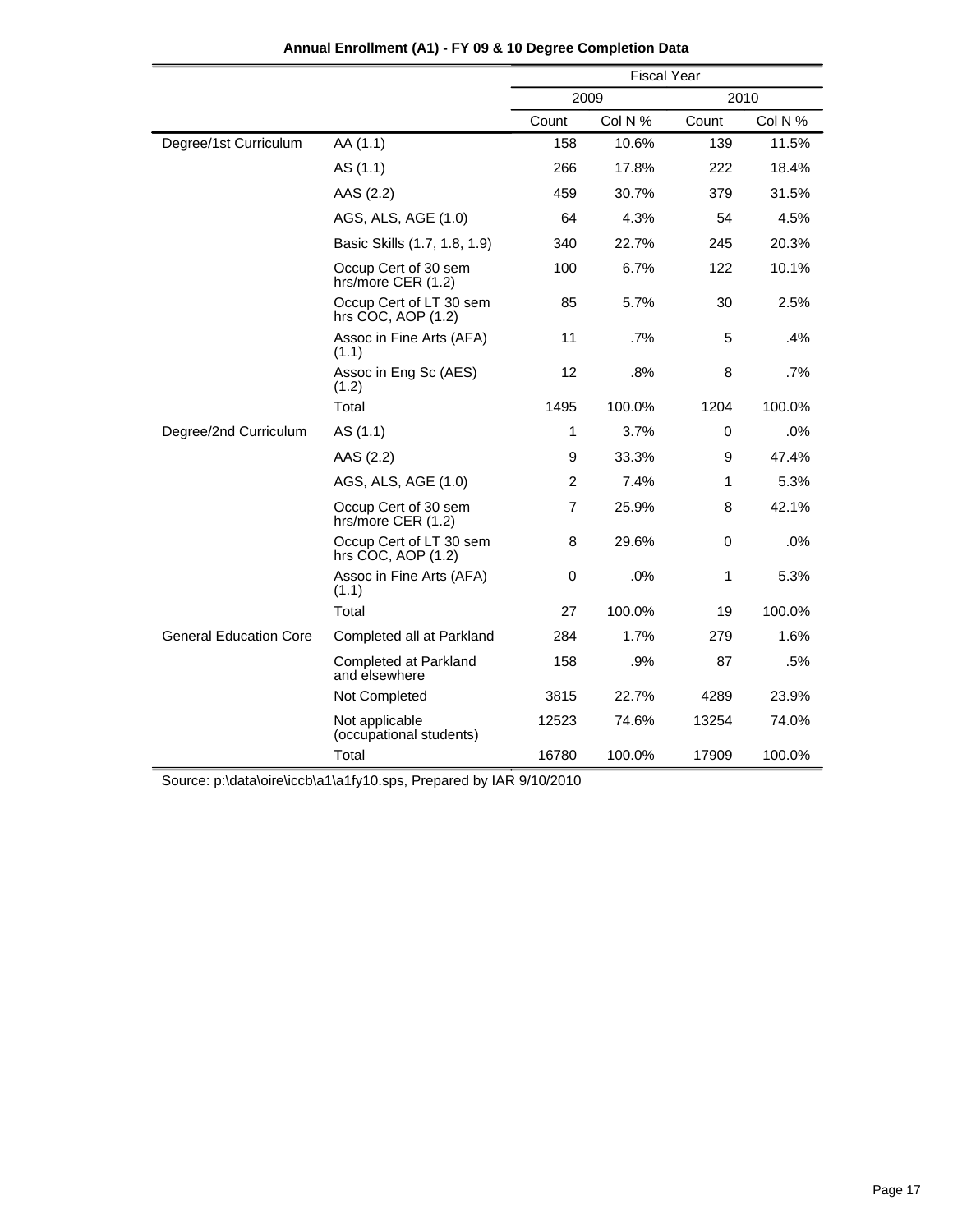| Annual Enrollment (A1) - FY 09 & 10 Miscellaneous Admissions Data |  |  |  |
|-------------------------------------------------------------------|--|--|--|
|-------------------------------------------------------------------|--|--|--|

|                          |                                                           | <b>Fiscal Year</b> |            |              |            |  |
|--------------------------|-----------------------------------------------------------|--------------------|------------|--------------|------------|--|
|                          |                                                           |                    | 2009       |              | 2010       |  |
|                          |                                                           | Count              | Column N % | Count        | Column N % |  |
| <b>Shared Data</b>       | Valid SSN                                                 | 16780              | 100.0%     | 16821        | 93.9%      |  |
| Dummy SSN                | Dummy ID                                                  | 0                  | .0%        | 1088         | 6.1%       |  |
|                          | Total                                                     | 16780              | 100.0%     | 17909        | 100.0%     |  |
| <b>ACT Test Date</b>     | No data                                                   | 10406              | 62.0%      | 14771        | 82.5%      |  |
|                          | Prior to Oct 1989                                         | 275                | 1.6%       | $\mathbf{0}$ | .0%        |  |
|                          | Oct 1989 and later                                        | 6099               | 36.3%      | 3138         | 17.5%      |  |
|                          | Total                                                     | 16780              | 100.0%     | 17909        | 100.0%     |  |
| Instructional            | All Other                                                 | 15920              | 94.9%      | 16852        | 94.1%      |  |
| Approach                 | Apprenticeship Enrollment                                 | 491                | 2.9%       | 433          | 2.4%       |  |
|                          | <b>Current Tech Prep</b>                                  | 369                | 2.2%       | 624          | 3.5%       |  |
|                          | Total                                                     | 16780              | 100.0%     | 17909        | 100.0%     |  |
| <b>Shared Data</b>       | All others                                                | 11982              | 71.4%      | 10142        | 56.6%      |  |
| <b>Enrollment Type</b>   | First time Freshman - new<br>to higher ed                 | 4220               | 25.1%      | 6997         | 39.1%      |  |
|                          | First time transfer - new to<br>Parkland w/ higher ed exp | 578                | 3.4%       | 770          | 4.3%       |  |
|                          | Total                                                     | 16780              | 100.0%     | 17909        | 100.0%     |  |
| <b>Transfer Plans</b>    | <b>No</b>                                                 | 15819              | 94.3%      | 17186        | 96.0%      |  |
|                          | Yes- to a 4-yr<br>college/university                      | 961                | 5.7%       | 723          | 4.0%       |  |
|                          | Total                                                     | 16780              | 100.0%     | 17909        | 100.0%     |  |
| Signed                   | <b>No</b>                                                 | 13866              | 82.6%      | 16012        | 89.4%      |  |
| Declaration of<br>Intent | Yes                                                       | 2914               | 17.4%      | 1897         | 10.6%      |  |
|                          | Total                                                     | 16780              | 100.0%     | 17909        | 100.0%     |  |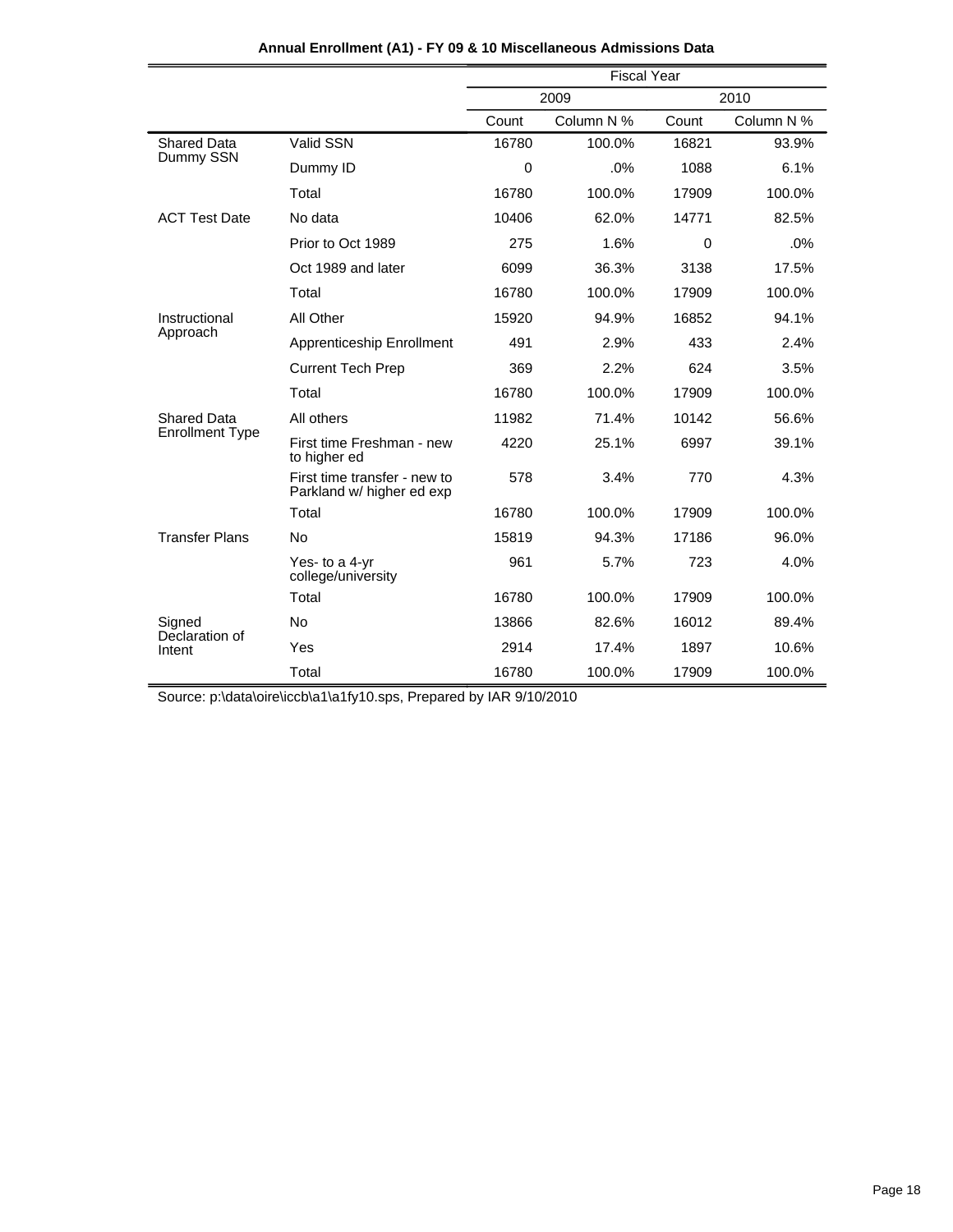|                                     |            | <b>Fiscal Year</b> |           |
|-------------------------------------|------------|--------------------|-----------|
|                                     |            | 2009               | 2010      |
| Summer Credit Hours Attempted       | Mean       | 1.64               | 1.74      |
|                                     | Median     | .00                | .00       |
|                                     | <b>Sum</b> | 27485.00           | 31098.50  |
|                                     | Minimum    | .00                | .00       |
|                                     | Maximum    | 19.00              | 23.00     |
| Summer Credit Hours Earned          | Mean       | 1.40               | 1.47      |
|                                     | Median     | .00                | .00       |
|                                     | Sum        | 23547.50           | 26378.00  |
|                                     | Minimum    | .00                | .00       |
|                                     | Maximum    | 17.00              | 23.00     |
| Fall Credit Hours Attempted         | Mean       | 5.45               | 5.49      |
|                                     | Median     | 3.00               | 3.00      |
|                                     | <b>Sum</b> | 91373.50           | 98291.00  |
|                                     | Minimum    | .00                | .00       |
|                                     | Maximum    | 28.00              | 29.00     |
| <b>Fall Credit Hours Earned</b>     | Mean       | 4.24               | 4.16      |
|                                     | Median     | 2.00               | 1.50      |
|                                     | Sum        | 71063.50           | 74457.50  |
|                                     | Minimum    | .00                | .00       |
|                                     | Maximum    | 25.00              | 22.00     |
| Spring Credit Hours Attempted       | Mean       | 5.39               | 5.37      |
|                                     | Median     | 3.00               | 3.00      |
|                                     | Sum        | 90404.50           | 96249.00  |
|                                     | Minimum    | .00                | .00       |
|                                     | Maximum    | 30.00              | 26.00     |
| Spring Credit Hours Earned          | Mean       | 4.15               | 4.02      |
|                                     | Median     | 2.00               | .00       |
|                                     | Sum        | 69708.00           | 72038.50  |
|                                     | Minimum    | .00.               | .00       |
|                                     | Maximum    | 22.00              | 22.00     |
| <b>Total Credit Hours Attempted</b> | Mean       | 12.47              | 12.60     |
|                                     | Median     | 8.00               | 8.00      |
|                                     | Sum        | 209263.00          | 225638.50 |
|                                     | Minimum    | .00.               | .00       |
|                                     | Maximum    | 51.00              | 57.00     |
| <b>Total Credit Hours Earned</b>    | Mean       | 9.79               | 9.65      |
|                                     | Median     | 6.00               | 6.00      |
|                                     | Sum        | 164319.00          | 172874.00 |
|                                     | Minimum    | .00                | .00       |
|                                     | Maximum    | 47.00              | 53.00     |